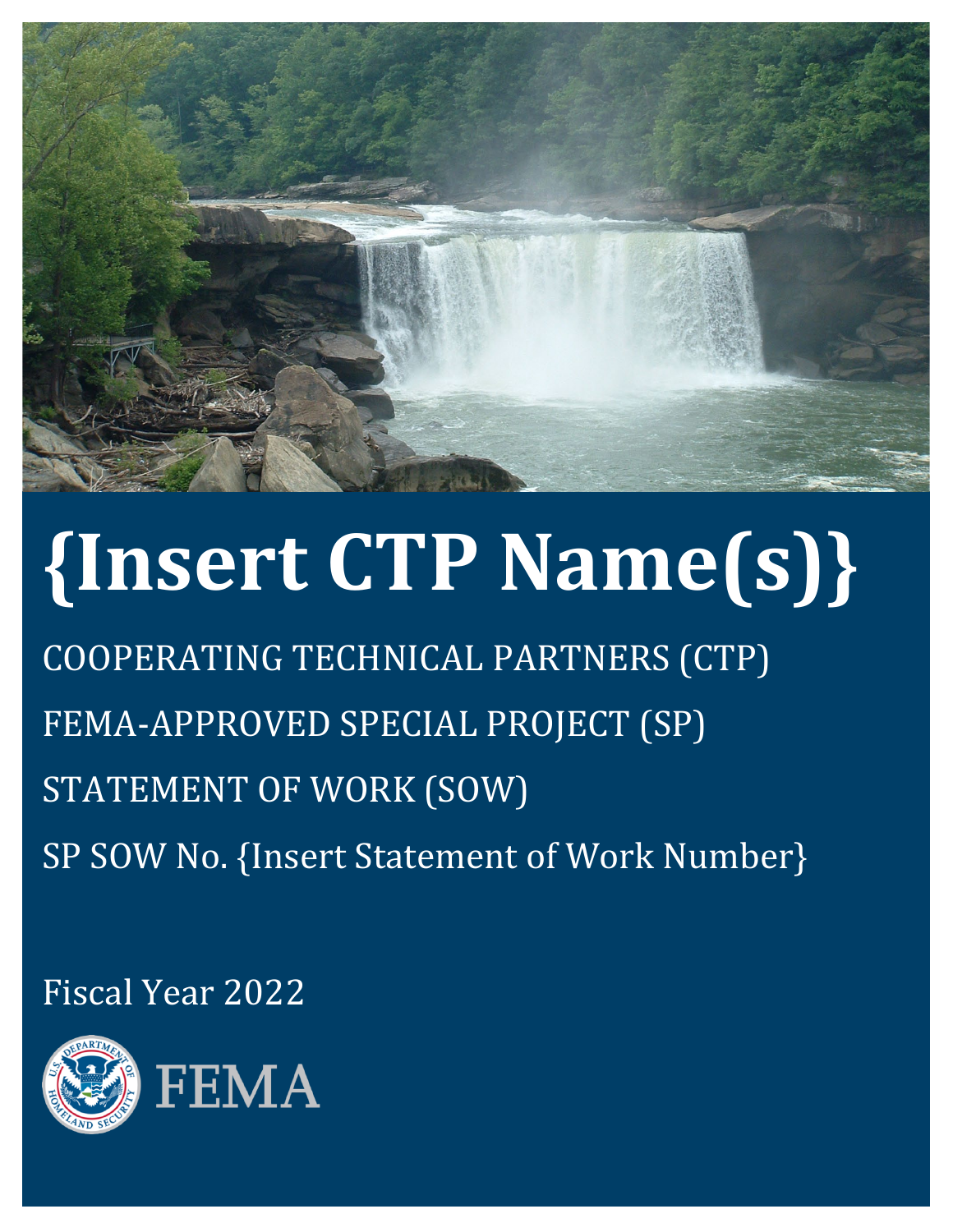This page intentionally left blank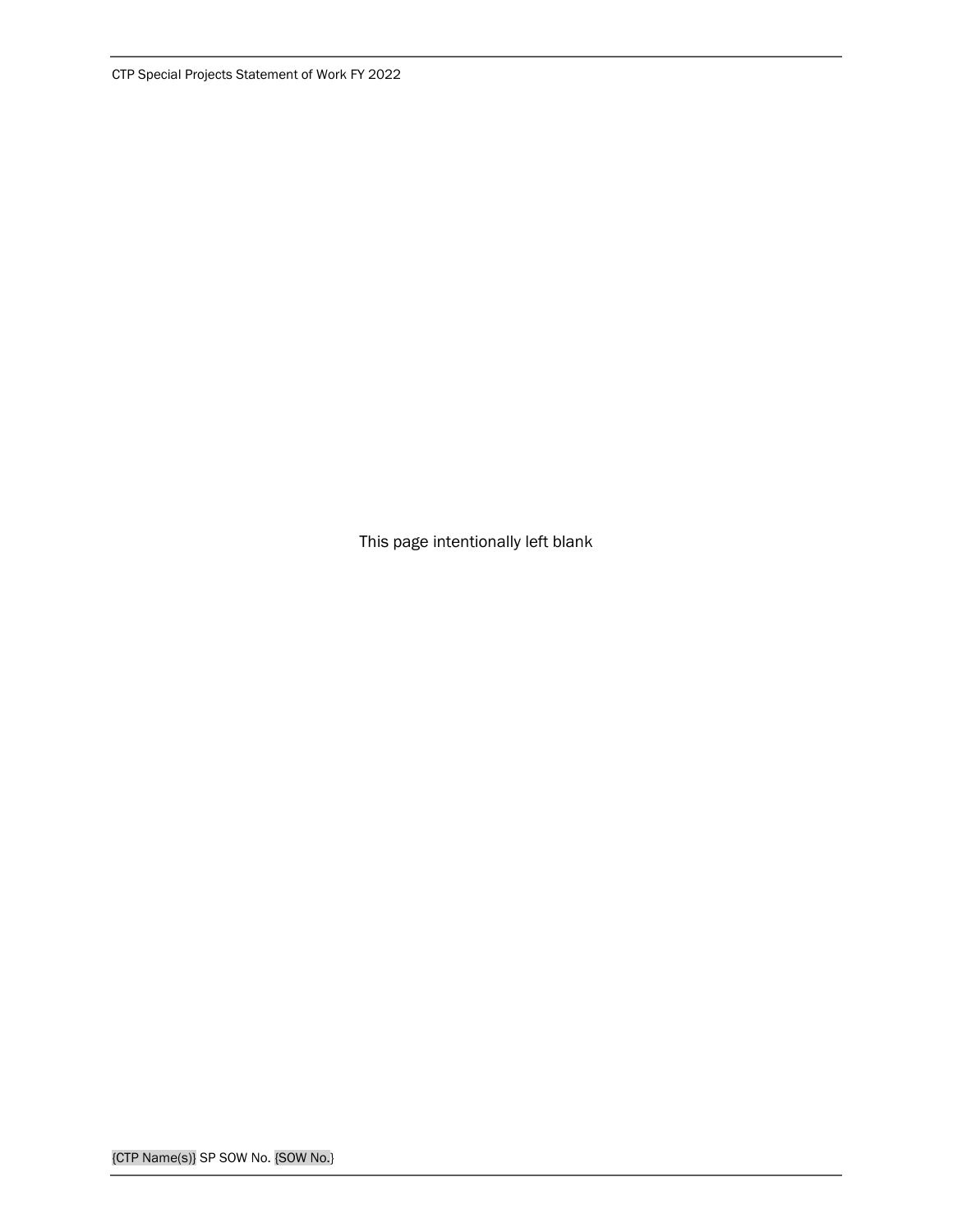# Table of Contents

| 1. |      |                                                                              |  |  |  |
|----|------|------------------------------------------------------------------------------|--|--|--|
|    | 1.1. |                                                                              |  |  |  |
|    | 1.2. |                                                                              |  |  |  |
|    | 1.3. |                                                                              |  |  |  |
|    | 1.4. |                                                                              |  |  |  |
|    | 1.5. |                                                                              |  |  |  |
|    | 1.6. |                                                                              |  |  |  |
|    | 1.7. | Privacy and Protection of Personally Identifiable Information  14            |  |  |  |
| 2. |      |                                                                              |  |  |  |
|    | 2.1. |                                                                              |  |  |  |
|    | 2.2. | Participation in National Conferences Addressing Risk MAP and CTP Issues  16 |  |  |  |
|    | 2.3. |                                                                              |  |  |  |
|    | 2.4. |                                                                              |  |  |  |
|    |      |                                                                              |  |  |  |
|    |      |                                                                              |  |  |  |
|    |      |                                                                              |  |  |  |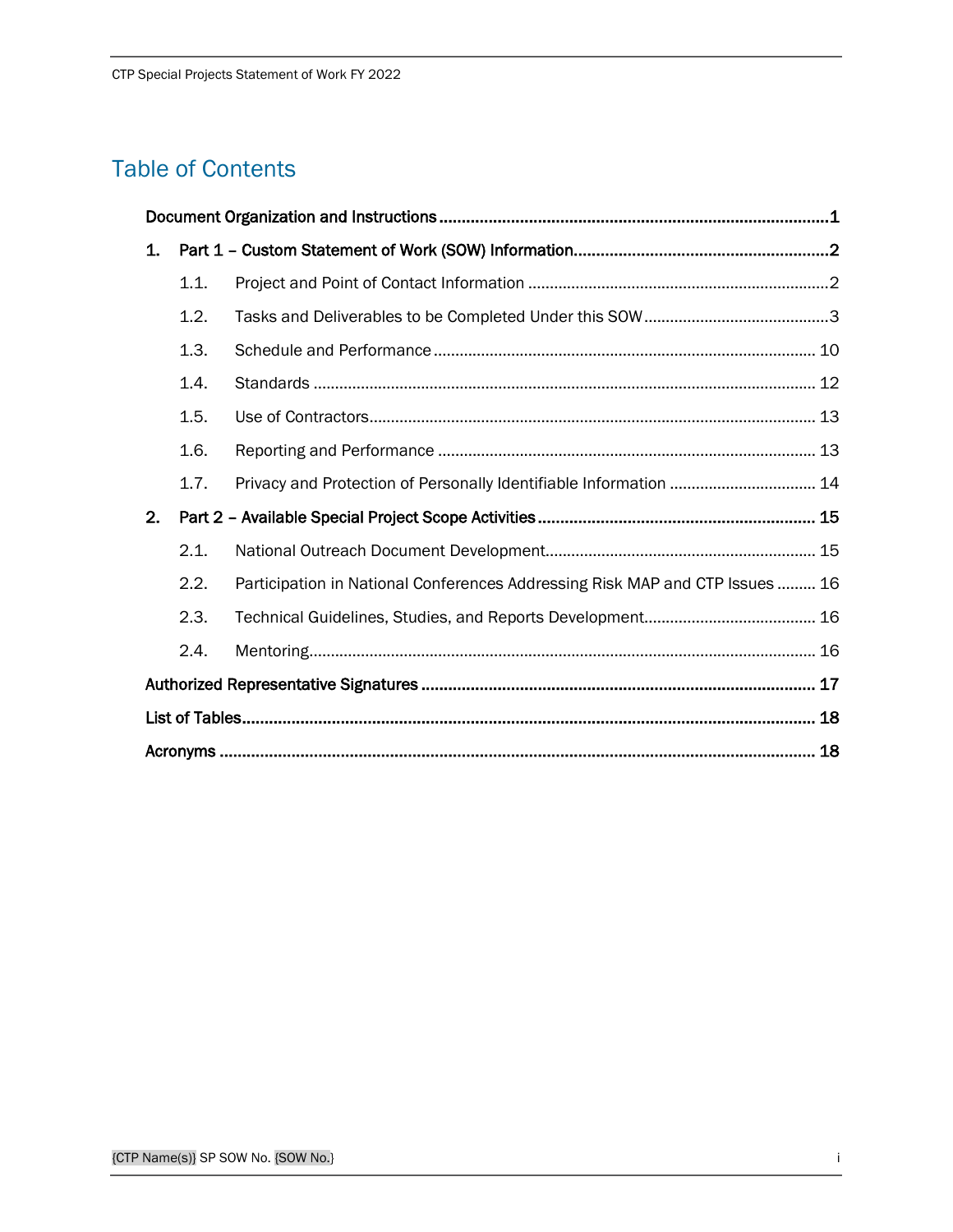# <span id="page-3-0"></span>Document Organization and Instructions

This template should be used by Cooperating Technical Partners (CTPs) applying for an award to complete special project activities.

This document is organized into two parts to simplify and streamline the Statement of Work (SOW) completion process and improve the usability of the SOW for both the Cooperating Technical Partner (CTP) and Federal Emergency Management Agency (FEMA).

Part 1 provides areas for the CTP to detail custom SOW elements (formatted in tables), along with required elements which cannot be modified by individual CTPs:

- Part 1.1 1.3. These sections are where the CTP will provide a narrative on the project and identify the scope elements to be completed under this SOW. Opportunities to clarify or modify the standard descriptions and deliverables on fundable activities (as shown in Part 2) are provided. Additionally, the CTP will indicate the schedule for delivery, leverage, budget, performance measures, etc.
- Part 1.4 Part 1.7. These sections include standard language the CTP is agreeing to, around standards, use of contractors, reporting and performance, and privacy and protection of personally identifiable information. No inputs or edits may be required by the CTP.

Part 2 of this document provides standard language on available fundable scope activities. If the CTP indicates in Part 1 that they are applying for an individual fundable activity, the CTP is agreeing to scope as written in Part 2 under that subsection unless otherwise noted in Part 1. CTPs have the opportunity to customize this language (by note/deliverable additions, subtractions, etc.) after each scope element in the "Custom Scope Elements." If the text is accepted as-is, there is no need to copy text from Part 2 into Part 1, it is incorporated by reference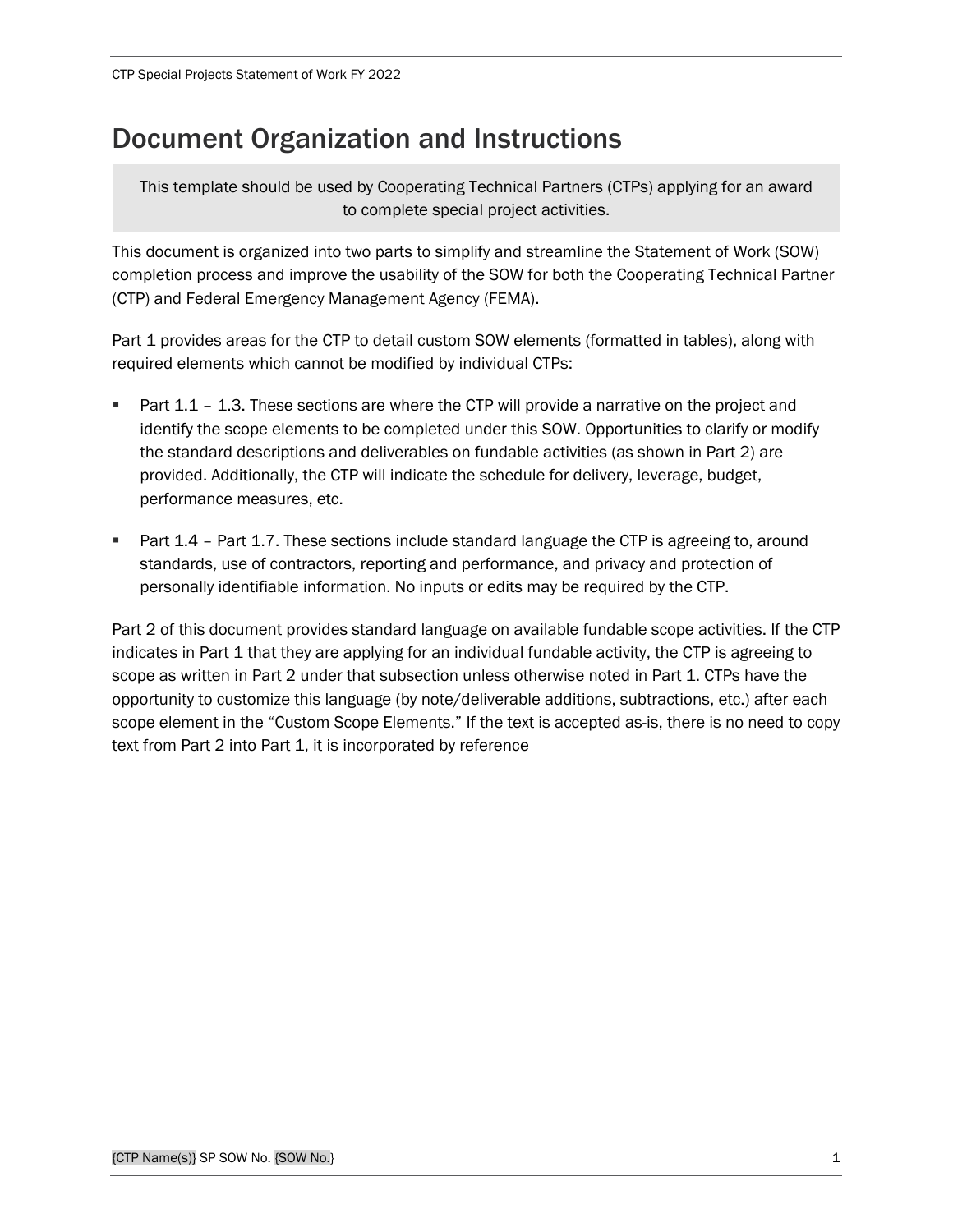# <span id="page-4-0"></span>1. Part 1 – Custom Statement of Work (SOW) Information

In accordance with the CTP Partnership Agreement referenced in [Table 1](#page-4-2) between {insert name of community(ies) or county} (herein referred to as "CTP") and the Federal Emergency Management Agency (FEMA), FEMA-Approved National Special Projects (SP) SOW No. {Insert SOW #} is as follows:

## <span id="page-4-1"></span>1.1. Project and Point of Contact Information

Instructions: Complete [Table 1](#page-4-2) below with the basic project information and point of contact information for both the CTP and FEMA staff.

<span id="page-4-2"></span>

|  |  |  |  | Table 1. Project and Point of Contact Information |
|--|--|--|--|---------------------------------------------------|
|--|--|--|--|---------------------------------------------------|

| <b>Information Type</b>                                                                                                                                                                  | <b>Insert Information</b>                                                    |
|------------------------------------------------------------------------------------------------------------------------------------------------------------------------------------------|------------------------------------------------------------------------------|
| <b>CTP Organization Name:</b>                                                                                                                                                            | {Insert CTP name}                                                            |
| CTP Contractor Working on the activities in this<br>SOW:                                                                                                                                 | {Insert name of CTP contractor, if applicable}                               |
| Optional, only if contractors have already been<br>identified; contractor support may be used for<br>all activities except Staffing and Mentoring,<br>which must be completed by the CTP |                                                                              |
| <b>CTP Partnership Agreement Date:</b>                                                                                                                                                   | {Insert Partnership Agreement Date}                                          |
| Period of Performance:                                                                                                                                                                   | {Insert Start Date} to {Insert End Date}                                     |
| <b>CTP Project Manager:</b>                                                                                                                                                              | {Insert name of CTP Project Manager}                                         |
| FEMA Regional Project Officer (PO):<br>When necessary, additional FEMA assistance<br>should be requested through the FEMA<br>Regional Project Officer                                    | {Insert name of FEMA Regional Project Officer}<br>{Insert FEMA region}       |
| FEMA Funding to Complete this SP SOW:                                                                                                                                                    | {Insert amount of funding provided by FEMA<br>through Cooperative Agreement} |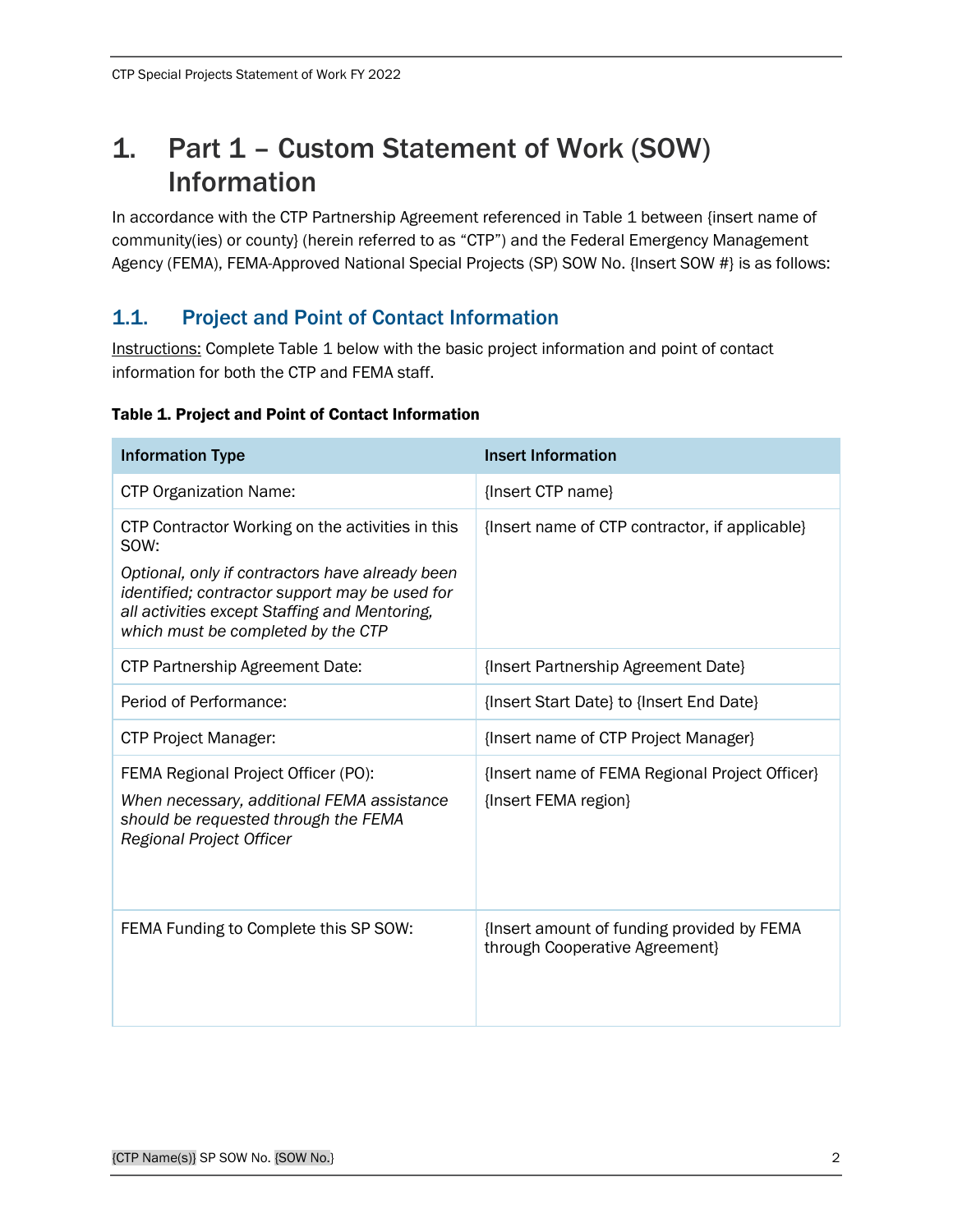| <b>Information Type</b>                                                                                                                                                                                                                                                                                                                                                                                                                                                                    | <b>Insert Information</b>                                                                                                                                                                                                                                                                                                                                                        |
|--------------------------------------------------------------------------------------------------------------------------------------------------------------------------------------------------------------------------------------------------------------------------------------------------------------------------------------------------------------------------------------------------------------------------------------------------------------------------------------------|----------------------------------------------------------------------------------------------------------------------------------------------------------------------------------------------------------------------------------------------------------------------------------------------------------------------------------------------------------------------------------|
| <b>CTP Estimated Leverage:</b><br>Final Leverage dollars or units will be entered<br>as applicable in the Manage Data Development<br>Task Workflow in the Mapping Information<br><b>Platform (MIP).</b> Leverage data shown here is an<br>estimate of available Leverage at the time the<br>scope is prepared and may be refined<br>throughout the project. See <b>Estimating the</b><br><b>Value of Partner Contributions to Flood</b><br><b>Mapping Projects "Blue Book" (Blue Book)</b> | {Based on Blue Book estimated to be provided}                                                                                                                                                                                                                                                                                                                                    |
| <b>Project Team Coordination Activities:</b><br>Throughout the project, all members of the<br>Project Team will coordinate, as needed, to<br>ensure that activities, products, and<br>deliverables meet FEMA requirements and<br>contain accurate, up-to-date information.                                                                                                                                                                                                                 | Meetings, teleconferences, and video<br>conferences with FEMA and other Project Team<br>members {specify frequency or dates for<br>meetings}<br>Telephone conversations with FEMA and other<br>Project Team members on a scheduled {specify<br>schedule for calls} basis and as needed basis,<br>as required<br>Email as needed<br>{Add/delete/modify information, as necessary} |

# <span id="page-5-0"></span>1.2. Tasks and Deliverables to be Completed Under this SOW

#### 1.2.1. NARRATIVE AND AUDIENCE

Instructions: Complete [Table 2](#page-5-1) below with a high-level narrative of the work to be accomplished under this SP SOW, as well as the intended audience of the project.

<span id="page-5-1"></span>

|  | <b>Table 2. Narrative and Audience</b> |  |  |
|--|----------------------------------------|--|--|
|--|----------------------------------------|--|--|

| <b>Information Type</b> | <b>Insert Information</b>                                                                                                                                                                                                                                     |
|-------------------------|---------------------------------------------------------------------------------------------------------------------------------------------------------------------------------------------------------------------------------------------------------------|
| <b>SOW Narrative:</b>   | {Provide a high-level summary of what will be accomplished in this project.<br>Maps may be added as appendices to this document as needed and<br>referenced here.}                                                                                            |
| Intended Audience:      | {Provide a high-level list of the intended audience within the footprint of this<br>project including identification of local, state, tribal and territorial<br>communities within the scope of this project/task}, herein referred to as<br>"community(ies)" |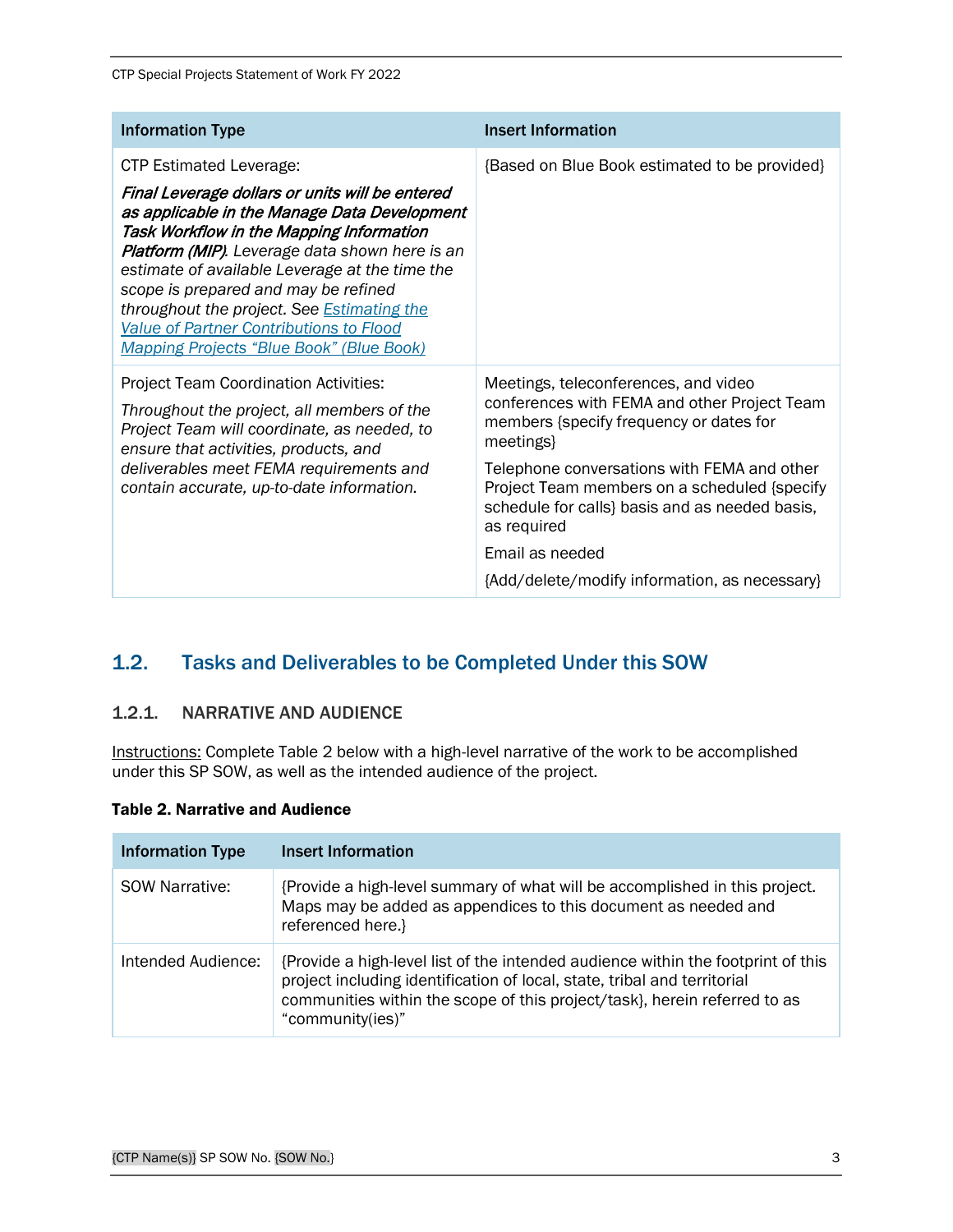### 1.2.2. PROJECT TASKS AND DELIVERABLES

The following eleven tasks can be accomplished under this SP SOW:

- **National Outreach Document Development**
- **Participation in National Conferences Addressing Risk Mapping, Assessment, and Planning (Risk** MAP) and CTP Issues
- **Technical Guidelines, Studies, and Reports Development**
- Mentoring
- **D**ther

These tasks and their associated deliverables are in listed in the sections below.

Instructions: Please fill out the appropriate sections for the work you plan to complete. Required information includes 1) budget information, 2) identification of deliverables to be provided, and 3) description of the detailed scope elements for each relevant task.

Funding information is required per task. In the leverage table for each task, please indicate the following:

- **A FEMA Contribution.** This is the funding FEMA is providing to the CTP for the completion of this SP SOW
- **B** Partner Contribution. Indicate the additional resources required that the CTP will provide to complete the assigned activities for this SP SOW (also known as *Leverage*). Values shall be based on Blue Book values or actual costs where Blue Book values do not exist. The current Blue Book is dated April 2017 and can be downloaded from FEMA's Information Resource Library at [https://www.fema.gov/sites/default/files/documents/fema\\_risk-map\\_blue-book\\_2017.pdf.](https://www.fema.gov/sites/default/files/documents/fema_risk-map_blue-book_2017.pdf)
- **A+B Total Project Cost** The sum of the above two quantities.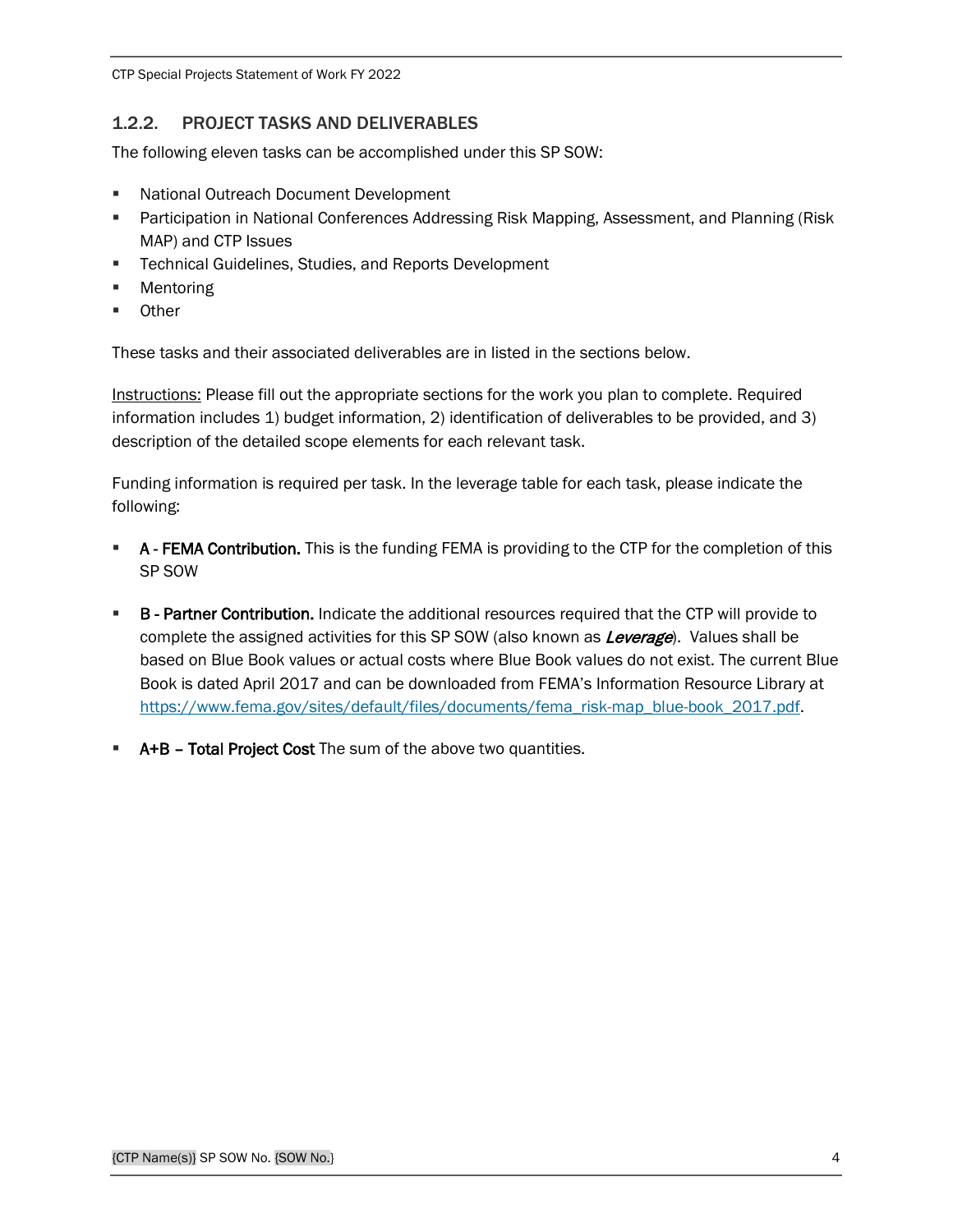### Task 1 – National Outreach Document Development

Instructions: Please fill out the required information in Table 3 below.

<span id="page-7-0"></span>

| <b>SP Task</b>                                                                                                                                                               | Mark 'X" if task will<br>be done under this<br><b>SOW</b> | $(A)$ FEMA<br><b>Contribution</b> | (B) Partner<br><b>Contribution</b> | $(A+B)$ Total<br><b>Project Cost</b> |  |  |
|------------------------------------------------------------------------------------------------------------------------------------------------------------------------------|-----------------------------------------------------------|-----------------------------------|------------------------------------|--------------------------------------|--|--|
| <b>National Outreach</b><br>Document<br>Development (see<br>Part 2.1)                                                                                                        |                                                           |                                   |                                    |                                      |  |  |
| <b>Deliverable</b>                                                                                                                                                           | done under this task                                      | Mark "X" if deliverable will be   |                                    |                                      |  |  |
| Outreach Plan (as needed)                                                                                                                                                    |                                                           |                                   |                                    |                                      |  |  |
| Report detailing outreach and coordination activities, including<br>backup or supplemental information used in writing the report                                            |                                                           |                                   |                                    |                                      |  |  |
| Business Plan update describing (in detail) the Outreach activities                                                                                                          |                                                           |                                   |                                    |                                      |  |  |
| Updates to CTP's website                                                                                                                                                     |                                                           |                                   |                                    |                                      |  |  |
| Other: {Insert additional details}                                                                                                                                           |                                                           |                                   |                                    |                                      |  |  |
| <b>Custom Scope Elements</b>                                                                                                                                                 |                                                           |                                   |                                    |                                      |  |  |
| the continuum of the Platform of the complete and continuum and the continuum of the continuum of the continuu<br>$N + 1 = 1$<br>المتحالف المتقارف المتعارف المتحدث المتناول |                                                           |                                   |                                    |                                      |  |  |

Note, you are agreeing to the scope as written in **Part 2.1** unless otherwise modified/noted in this cell. If you accept the text as-is, there is no need to copy the wording here. Only provide additional details here on what you plan to modify.

{enter custom scope elements}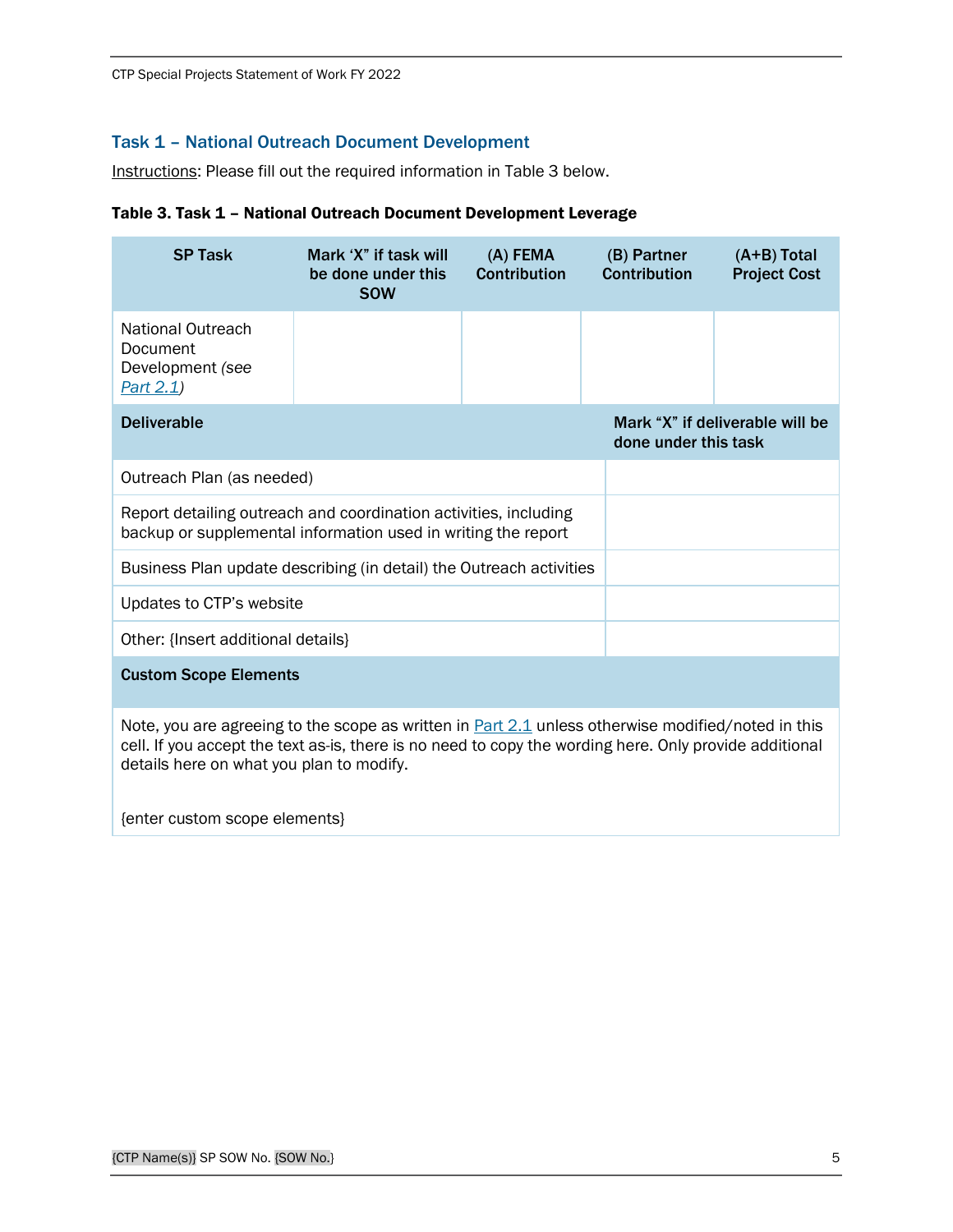#### Task 2 – Participation in National Conferences Addressing Risk MAP and CTP Issues

Instructions: Please fill out the required information in [Table 4](#page-8-0) below.

#### <span id="page-8-0"></span>Table 4. Task 2 – Participation in National Conferences Addressing Risk MAP and CTP Issues Leverage

| <b>SP Task</b>                                                                                                                                                                                                                                                                                   | Mark 'X" if task will<br>be done under this<br><b>SOW</b> | $(A)$ FEMA<br><b>Contribution</b> | (B) Partner<br><b>Contribution</b> | $(A+B)$ Total<br><b>Project Cost</b> |  |  |
|--------------------------------------------------------------------------------------------------------------------------------------------------------------------------------------------------------------------------------------------------------------------------------------------------|-----------------------------------------------------------|-----------------------------------|------------------------------------|--------------------------------------|--|--|
| Participation in<br><b>National Conferences</b><br><b>Addressing Risk MAP</b><br>and CTP Issues (see<br>Part 2.2)                                                                                                                                                                                |                                                           |                                   |                                    |                                      |  |  |
| <b>Deliverable</b>                                                                                                                                                                                                                                                                               | Mark "X" if deliverable will be<br>done under this task   |                                   |                                    |                                      |  |  |
| Other: {Insert additional details}                                                                                                                                                                                                                                                               |                                                           |                                   |                                    |                                      |  |  |
|                                                                                                                                                                                                                                                                                                  | <b>Custom Scope Elements</b>                              |                                   |                                    |                                      |  |  |
| Note, you are agreeing to the scope as written in <b>Part 2.2</b> unless otherwise modified/noted in this<br>cell. If you accept the text as-is, there is no need to copy the wording here. Only provide additional<br>details here on what you plan to modify.<br>{enter custom scope elements} |                                                           |                                   |                                    |                                      |  |  |
|                                                                                                                                                                                                                                                                                                  |                                                           |                                   |                                    |                                      |  |  |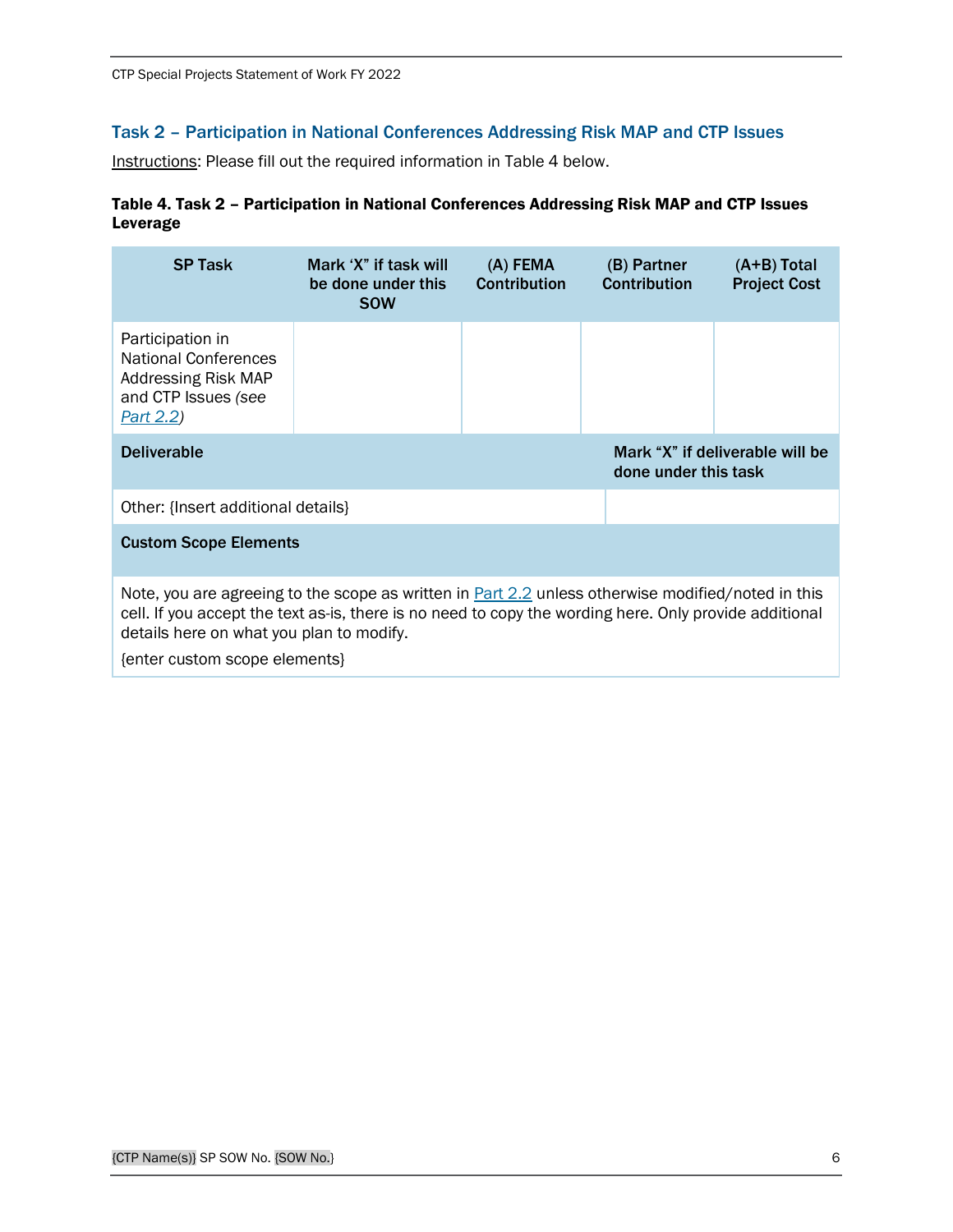#### Task 3 – Technical Guidelines, Studies, and Reports Development

Instructions: Please fill out the required information in [Table 5](#page-9-0) below.

<span id="page-9-0"></span>Table 5. Task 3 – Technical Guidelines, Studies, and Reports Development Leverage

| <b>SP Task</b>                                                                                                                                                                                                                                                                                   | Mark 'X" if task will<br>be done under this<br><b>SOW</b> | $(A)$ FEMA<br><b>Contribution</b> | (B) Partner<br><b>Contribution</b> | $(A+B)$ Total<br><b>Project Cost</b> |  |
|--------------------------------------------------------------------------------------------------------------------------------------------------------------------------------------------------------------------------------------------------------------------------------------------------|-----------------------------------------------------------|-----------------------------------|------------------------------------|--------------------------------------|--|
| Technical Guidelines,<br>Studies, and Reports<br>Development (see<br>Part 2.3)                                                                                                                                                                                                                   |                                                           |                                   |                                    |                                      |  |
| <b>Deliverable</b>                                                                                                                                                                                                                                                                               |                                                           |                                   | done under this task               | Mark "X" if deliverable will be      |  |
| Other: {Insert additional details}                                                                                                                                                                                                                                                               |                                                           |                                   |                                    |                                      |  |
| <b>Custom Scope Elements</b>                                                                                                                                                                                                                                                                     |                                                           |                                   |                                    |                                      |  |
| Note, you are agreeing to the scope as written in <b>Part 2.3</b> unless otherwise modified/noted in this<br>cell. If you accept the text as-is, there is no need to copy the wording here. Only provide additional<br>details here on what you plan to modify.<br>{enter custom scope elements} |                                                           |                                   |                                    |                                      |  |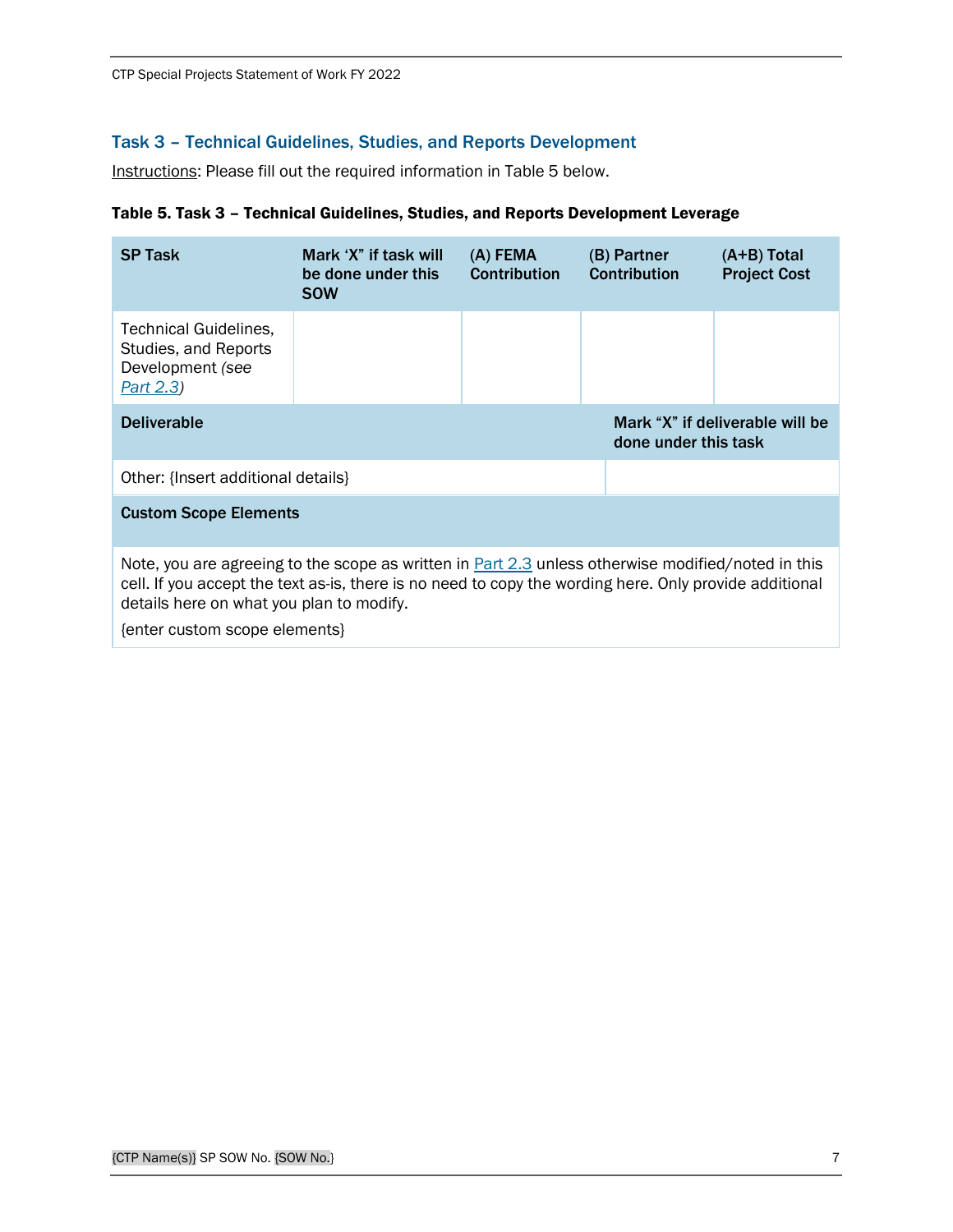### Task 4 – Mentoring

Instructions: Please fill out the required information in [Table 6](#page-10-0) below.

<span id="page-10-0"></span>

| Table 6. Task 4 - Training to State and Local Officials Leverage |  |  |  |  |  |  |
|------------------------------------------------------------------|--|--|--|--|--|--|
|------------------------------------------------------------------|--|--|--|--|--|--|

| <b>SP Task</b>                                                                                                                                          | Mark 'X" if task will<br>be done under this<br><b>SOW</b> | $(A)$ FEMA<br><b>Contribution</b> | (B) Partner<br><b>Contribution</b> | $(A+B)$ Total<br><b>Project Cost</b> |  |  |
|---------------------------------------------------------------------------------------------------------------------------------------------------------|-----------------------------------------------------------|-----------------------------------|------------------------------------|--------------------------------------|--|--|
| Mentoring (see Part<br><u>2.4)</u>                                                                                                                      |                                                           |                                   |                                    |                                      |  |  |
| <b>Deliverable</b>                                                                                                                                      | done under this task                                      | Mark "X" if deliverable will be   |                                    |                                      |  |  |
| List of existing or potential CTP entities to be mentored                                                                                               |                                                           |                                   |                                    |                                      |  |  |
| Schedule and explanation of mentoring activities                                                                                                        |                                                           |                                   |                                    |                                      |  |  |
| Report detailing mentoring activities provided                                                                                                          |                                                           |                                   |                                    |                                      |  |  |
| Participant Surveys completed by mentored individuals that<br>provide feedback on the quality and benefits of the mentor(s) and<br>mentoring activities |                                                           |                                   |                                    |                                      |  |  |
| Other: {Insert additional details}                                                                                                                      |                                                           |                                   |                                    |                                      |  |  |
| <b>Custom Scope Elements</b>                                                                                                                            |                                                           |                                   |                                    |                                      |  |  |

Note, you are agreeing to the scope as written in **Part 2.4** unless otherwise modified/noted in this cell. If you accept the text as-is, there is no need to copy the wording here. Only provide additional details here on what you plan to modify.

{Insert list of specific knowledge management assets that will be shared/transferred, including with whom and how (Example: Best Practice write-ups, mentoring meetings, or conference calls).}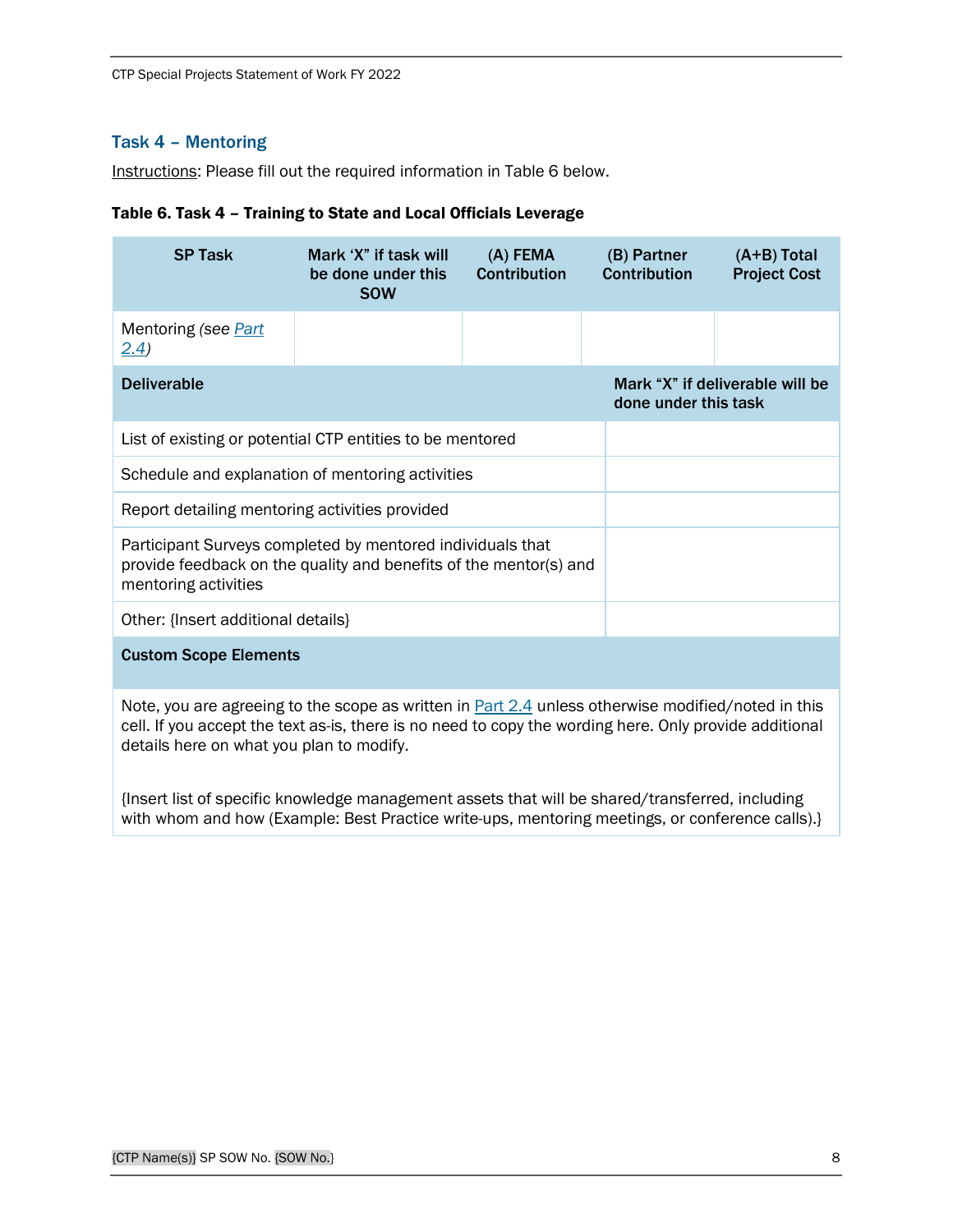#### Task 5 – Other

Instructions: Please fill out the required information in [Table 7](#page-11-0) below.

<span id="page-11-0"></span>Table 7. Task 5 – Other Leverage

| <b>SP Task</b>                       | Mark 'X" if task will<br>be done under this<br><b>SOW</b> | $(A)$ FEMA<br><b>Contribution</b> | (B) Partner<br><b>Contribution</b> | $(A+B)$ Total<br><b>Project Cost</b> |
|--------------------------------------|-----------------------------------------------------------|-----------------------------------|------------------------------------|--------------------------------------|
| <b>Other</b>                         |                                                           |                                   |                                    |                                      |
| <b>Deliverable</b>                   |                                                           |                                   | done under this task               | Mark "X" if deliverable will be      |
| Other: {Insert additional details}   |                                                           |                                   |                                    |                                      |
| <b>Custom Scope Elements</b>         |                                                           |                                   |                                    |                                      |
| {Please detail scope elements here.} |                                                           |                                   |                                    |                                      |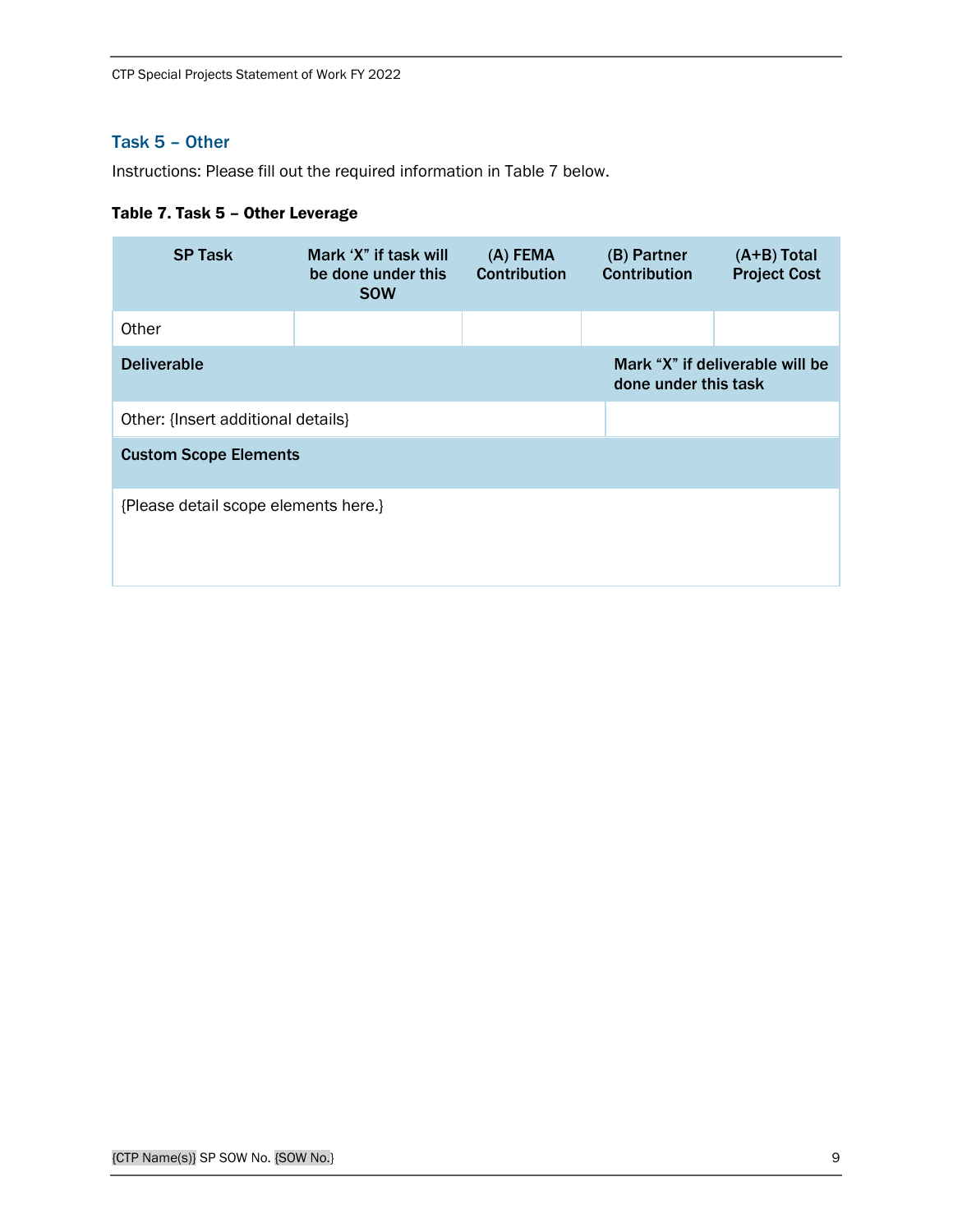## <span id="page-12-0"></span>1.3. Schedule and Performance

Instructions: Insert deliverables for all activities included in this SP SOW in [Table 8. Special Projects](#page-12-1)  [Task Deliverables Schedule](#page-12-1) below. Examples provided in italics. Deliverables can be listed individually or grouped into a single deliverable date. Due dates will be negotiated with the FEMA Regional PO.

#### <span id="page-12-1"></span>Table 8. Special Projects Task Deliverables Schedule

| <b>SOW Activities</b> | <b>Deliverable</b> | <b>Deliverable Due Date</b> | <b>Submitted To</b> |
|-----------------------|--------------------|-----------------------------|---------------------|
| [TBD]                 |                    |                             |                     |
| [TBD]                 |                    |                             |                     |
| [TBD]                 |                    |                             |                     |

The activities documented in this SOW shall be completed in accordance with [Table 8.](#page-12-1) Special Projects Task Deliverables Schedule. If changes to this schedule are required, the CTP shall coordinate with FEMA and other necessary Mapping Partners in a timely manner. Deliverables must be uploaded to the MIP unless otherwise approved by the FEMA Regional PO and it is the CTP's responsibility to make sure that final deliverables are stored to the MIP prior to the end of period of performance.

#### <span id="page-12-2"></span>Table 9. Performance Measures Targets

Note: Insert appropriate measures in [Table 9](#page-12-2) below based on the document "2022 CTP Performance Measures Matrix" in the Appendix of the Notice of Funding Opportunity and coordinate with your FEMA Regional PO. This instructional note should be deleted prior to application submission.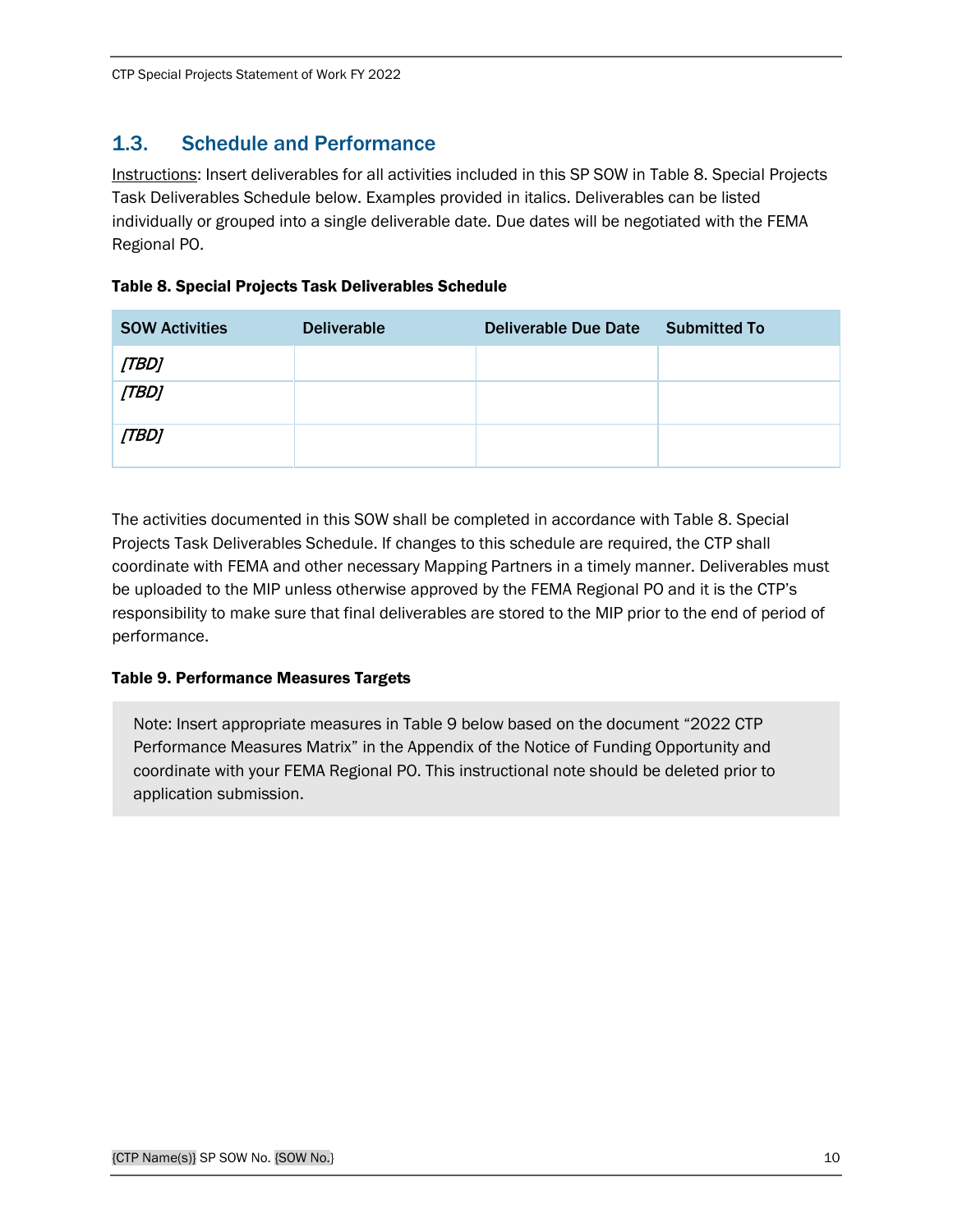| Outcome <sup>1</sup>                                                                                                                                                                                                                                               | Output Measurement <sup>2</sup> (with customized<br>Target)                                                                                                                                                                                                                                                                                                                                                                                                                                                                                                                                                                                                                                                                 | <b>Recorded Unit/Scale</b>                                                                                                                                                      |
|--------------------------------------------------------------------------------------------------------------------------------------------------------------------------------------------------------------------------------------------------------------------|-----------------------------------------------------------------------------------------------------------------------------------------------------------------------------------------------------------------------------------------------------------------------------------------------------------------------------------------------------------------------------------------------------------------------------------------------------------------------------------------------------------------------------------------------------------------------------------------------------------------------------------------------------------------------------------------------------------------------------|---------------------------------------------------------------------------------------------------------------------------------------------------------------------------------|
| Evidence of<br>continued<br>maintenance, using<br>non-Federal funds, of<br>the<br>processes/systems<br>to support collection,<br>development,<br>evaluation,<br>dissemination, and<br>communication of<br>flood hazard and risk<br>assessment data and<br>mapping. | [insert %] of non-federally funded identify<br>maintenance activities for CTP agreement.<br>Identify appropriate maintenance activities<br>when customizing this metric. Examples of<br>maintenance activities include:<br>Continued data collection related to<br>1.<br>changes in flood hazards and<br>development in flood-prone areas<br>2. Continued upgrades to data collection or<br>mapping capabilities to incorporate new<br>technologies<br>3.<br>Preparation of multiple-year mapping or<br>data collection plans<br>Maintenance of equipment and supplies,<br>4.<br>such as hardware, software, licenses,<br>certifications, etc. that are necessary to<br>complete, review, monitor and report on<br>the work | Should be expressed as<br>either "Achieved" or "Not<br>Achieved" for completing<br>non-federally funded<br>maintenance activities for<br>the CTP agreement.                     |
| Advancement of<br>program metrics<br>and/or<br>accomplishment of<br>project performance<br>measures, captured<br>as Earned Value                                                                                                                                   | Report on Schedule Performance Index (SPI)<br>and Cost Performance Index (CPI). Must be<br>between 0.92 and 1.08. If it is not, provide<br>information on what is being done to correct<br>the problem.                                                                                                                                                                                                                                                                                                                                                                                                                                                                                                                     | SPI Ratio (Budgeted Cost<br>of Work<br>Performed/Budgeted Cost<br>of Work Scheduled<br>[planned])<br>CPI ratio (Budgeted Cost<br>Work Performed/ Actual<br>Cost Work Performed) |
| {Insert Outcome}                                                                                                                                                                                                                                                   | {Insert Output Measurement}                                                                                                                                                                                                                                                                                                                                                                                                                                                                                                                                                                                                                                                                                                 | {Insert Recorded<br>Unit/Scale}                                                                                                                                                 |
| {Insert Outcome}                                                                                                                                                                                                                                                   | {Insert Output Measurement}                                                                                                                                                                                                                                                                                                                                                                                                                                                                                                                                                                                                                                                                                                 | {Insert Recorded<br>Unit/Scale}                                                                                                                                                 |

<span id="page-13-0"></span><sup>1</sup> An outcome is an observable and measurable change of knowledge, behavior, skills, and/or efficiency due to CTP project.

<span id="page-13-1"></span><sup>2</sup> An output is a direct, specific, & quantifiable product of CTP activities that lead to /indicate success of the intended outcome, expressed in units of measure that enable quantifiable recording of performance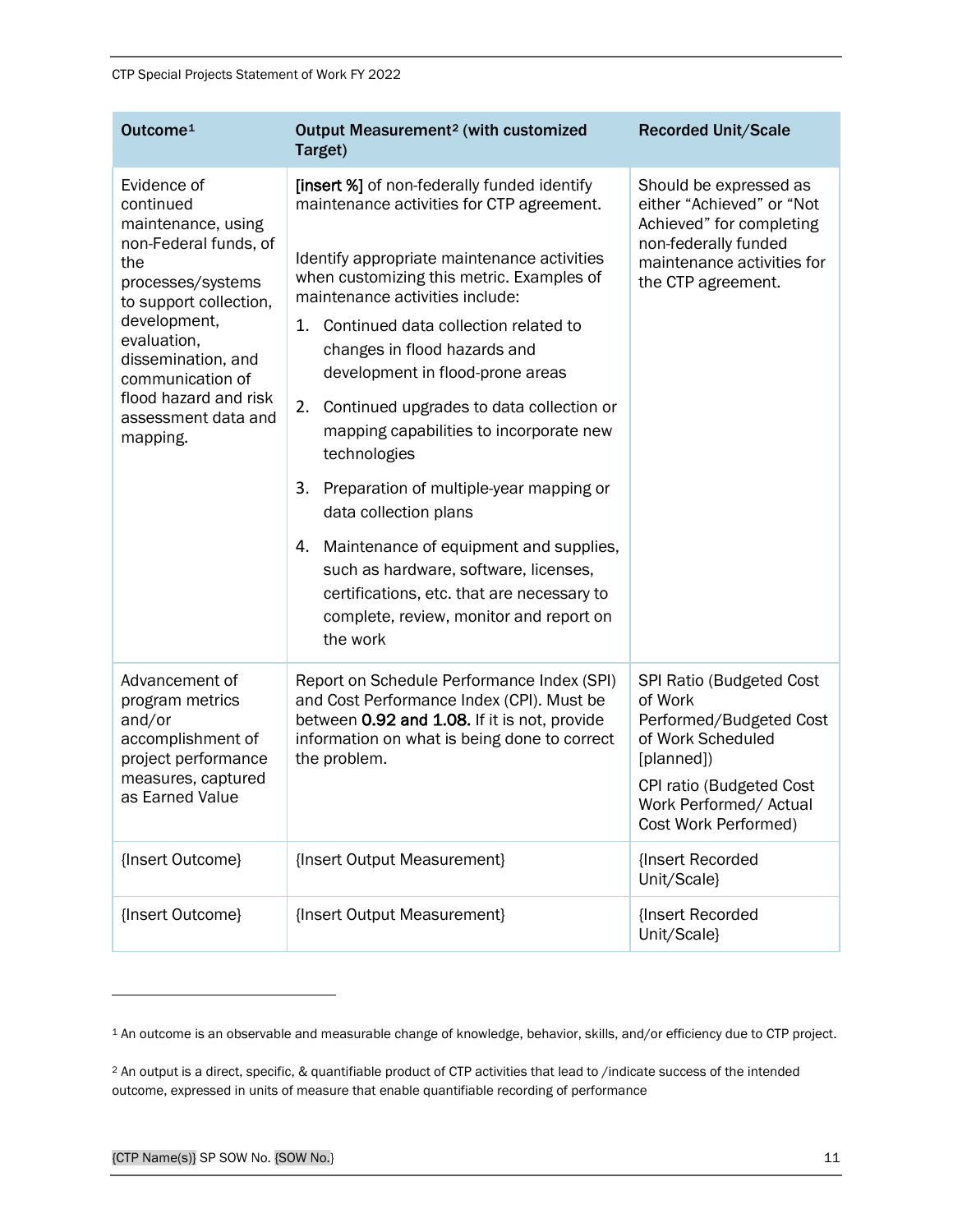| Outcome <sup>1</sup> | Output Measurement <sup>2</sup> (with customized<br>Target) | <b>Recorded Unit/Scale</b>      |
|----------------------|-------------------------------------------------------------|---------------------------------|
| {Insert Outcome}     | {Insert Output Measurement}                                 | {Insert Recorded<br>Unit/Scale} |

## <span id="page-14-0"></span>1.4. Standards

The standards relevant to this MAS are presented in FEMA Policy 204-078-1 Standards for Flood Risk Analysis and Mapping, Revision 12, dated November 2021 located on FEMA's website at [https://www.fema.gov/flood-maps/guidance-reports/guidelines-standards/standards-flood-risk](https://www.fema.gov/flood-maps/guidance-reports/guidelines-standards/standards-flood-risk-analysis-and-mapping-public-review)[analysis-and-mapping-public-review.](https://www.fema.gov/flood-maps/guidance-reports/guidelines-standards/standards-flood-risk-analysis-and-mapping-public-review) This Policy supersedes all previous standards included in the Guidelines and Specifications for Flood Hazard Mapping Partners, including all related appendices and Procedure Memorandums. Additional information, along with links to guidance documents, technical references, templates, and other resources that support these standards, may be accessed and/or downloaded from the FEMA Guidelines and Standards website at https://www.fema.gov/guidelines-and-standards-flood-risk-analysis-and-mapping. FEMA reviews standards on an annual basis and the most current version of the policy should be used.

Additional information, along with links to guidance documents, technical references, templates, and other resources that support these standards, may found on the FEMA Guidelines and Standards website at [https://www.fema.gov/guidelines-and-standards-flood-risk-analysis-and-mapping.](https://www.fema.gov/guidelines-and-standards-flood-risk-analysis-and-mapping) FEMA reviews standards on an annual basis and the most current version of the policy should be used. Additionally, CTPs and their sub awardees must comply with the regulations in Chapter 44 of the Code of Federal Regulations (CFR), and the appropriate year CTP Funding Opportunity Announcement and Agreement Articles. CTPs shall also coordinate with their regional office to determine if any additional requirements must be met.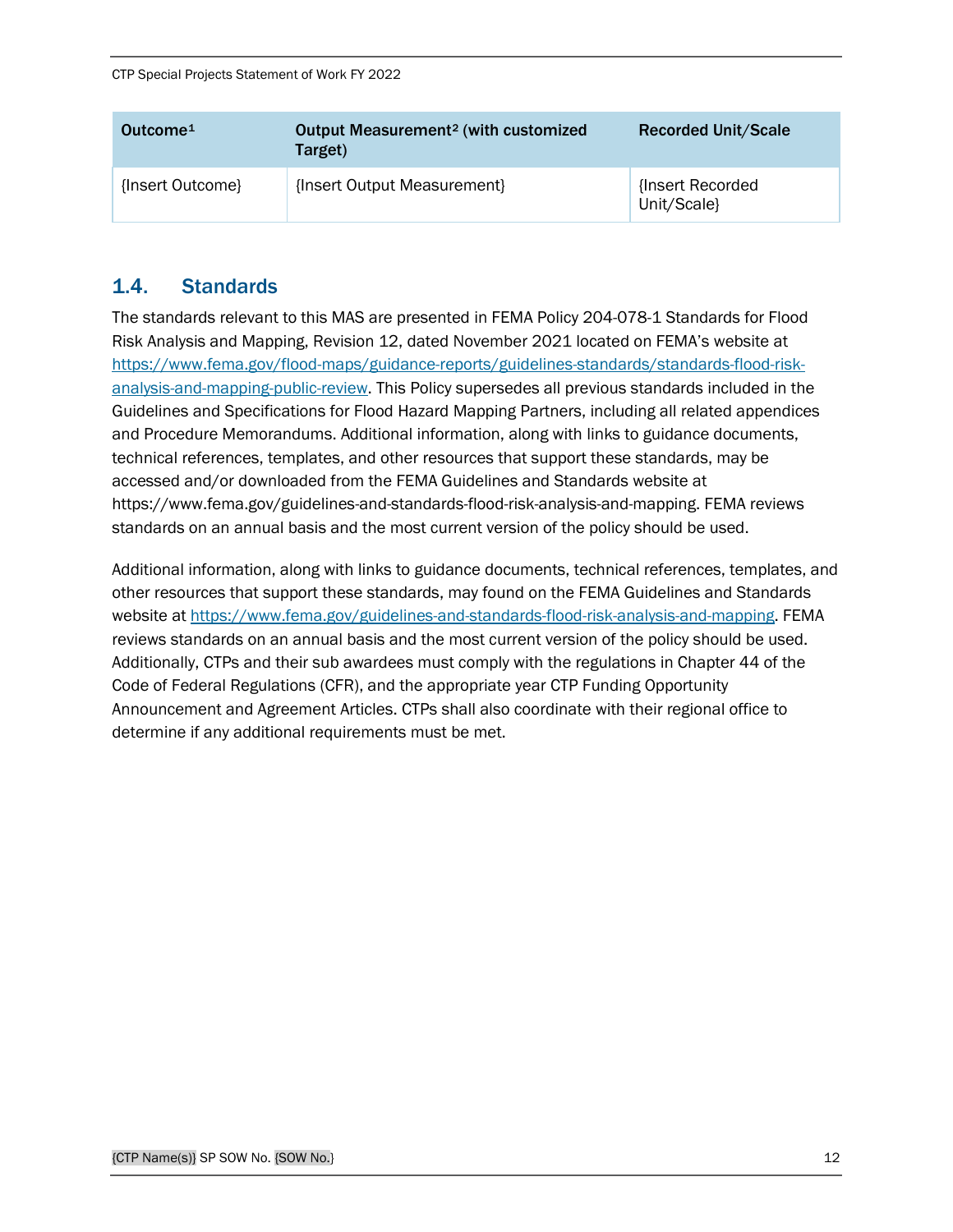## <span id="page-15-0"></span>1.5. Use of Contractors

Check applicable statement in [Table 10](#page-15-2) below.

#### <span id="page-15-2"></span>Table 10. Use of Contractors

| <b>Select</b><br>One | <b>Description of Contractor Options</b>                                                                                                                                                                                                                                                                                                                                                                                                                                                                                                                                                                                                                                                                                                                                 |
|----------------------|--------------------------------------------------------------------------------------------------------------------------------------------------------------------------------------------------------------------------------------------------------------------------------------------------------------------------------------------------------------------------------------------------------------------------------------------------------------------------------------------------------------------------------------------------------------------------------------------------------------------------------------------------------------------------------------------------------------------------------------------------------------------------|
|                      | Contractor support may be used for all activities within this SOW, except staffing and<br>mentoring, which must be completed by the CTP. Guidance provided in this part<br>includes, but is not limited to, contract administration and record keeping, notification<br>requirements, review procedures, competition, methods of procurement, and cost and<br>pricing analysis. 2 CFR Part 200 may be viewed online at http://www.ecfr.gov/cgi-<br>bin/text-<br>idx?SID=cc011f4fb962e68cb0da4bc91e8fbb43&mc=true&node=pt2.1.200&rgn=div5<br>Additionally, contractors must not pose a conflict-of-interest issue nor be active in<br>writing the scope of this SOW.                                                                                                      |
|                      | The CTP does not intend to use the services of a contractor for this SOW. No transfer of<br>funds to agencies other than those identified in the approved cooperative agreement<br>application shall be made without prior approval from FEMA. The CTP will identify the<br>name of the CTP contractor for services used as part of this SOW. The CTP shall ensure<br>that the procurement for all contractors used for this SP SOW complies with the<br>requirements of 2 CFR Part 200.<br>Guidance provided in this part includes, but is not limited to, contract administration<br>and recordkeeping, notification requirements, review procedures, competition, methods<br>of procurement, and cost and pricing analysis. Additionally, contractors must not pose a |

## <span id="page-15-1"></span>1.6. Reporting and Performance

Financial Reporting: Because funding has been provided to the CTP by FEMA, financial reporting requirements for the CTP will be in accordance with the terms of the Cooperative Agreement Funding Opportunity Announcement, Articles of Agreement, or Award Notice for this SOW. The CTP shall also refer to  $2$  CFR Part 200. The CTP shall provide financial reports to the FEMA Regional PO and Assistance Officer in accordance with the terms of the signed Cooperative Agreement for this SOW.

Performance Reporting: Recipients are responsible for providing updated performance reports using the SF-PPR on a quarterly basis throughout the period of performance, including partial calendar quarters as well as for periods where no grant award activity occurs. The CTP shall refer to 2 CFR [Part 200](http://www.ecfr.gov/cgi-bin/text-idx?SID=cc011f4fb962e68cb0da4bc91e8fbb43&mc=true&node=pt2.1.200&rgn=div5) to obtain minimum requirements for progress reporting. The FEMA Regional PO, as needed, may request additional information on progress.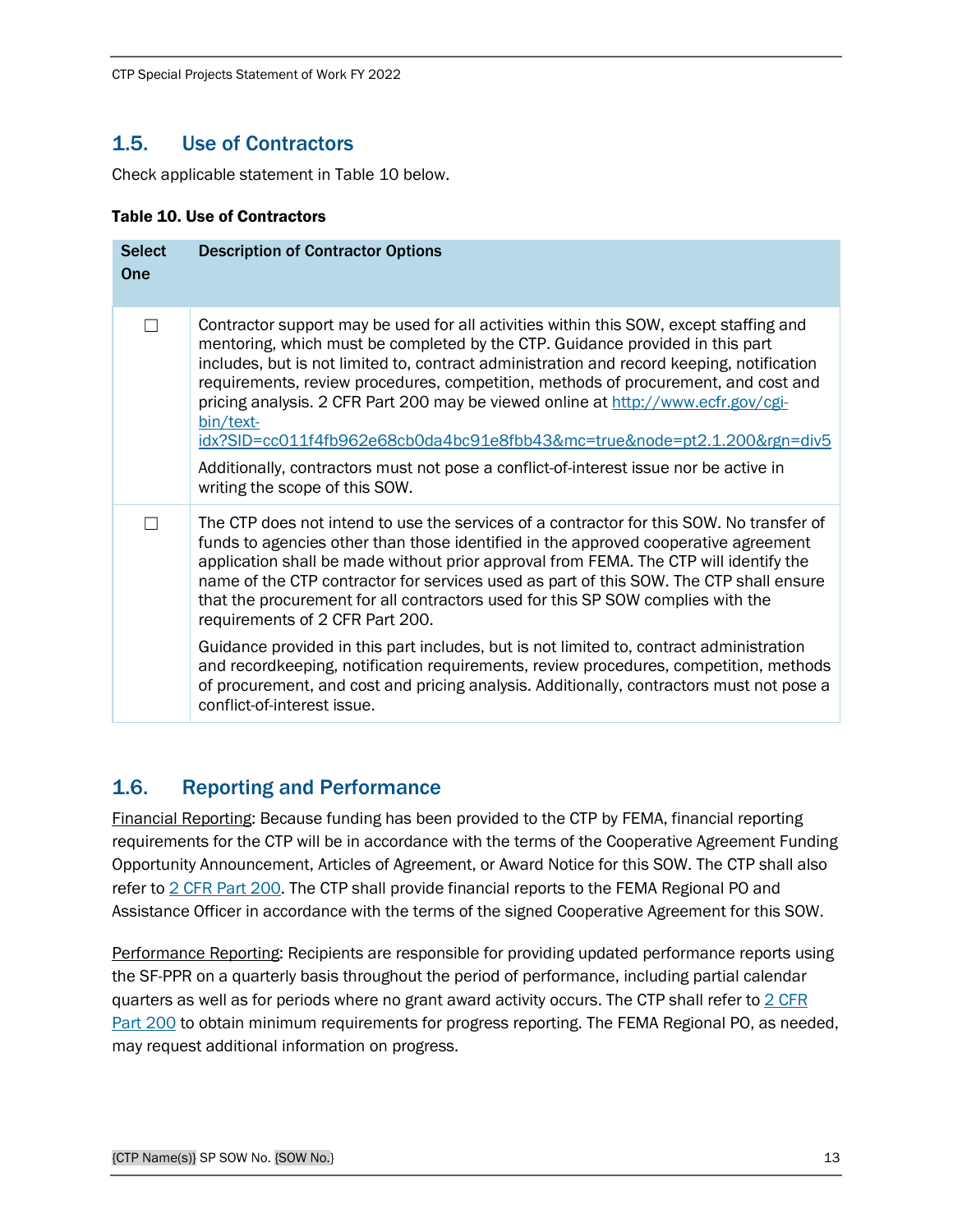The CTP may meet with FEMA and/or its contractor(s) as frequently as needed to review the progress of the project in addition to the quarterly financial and status submittals. These meetings may alternate between the FEMA Regional Office, the CTP office, and conference calls, as necessary.

The CTP must report performance of the grant in conjunction with the progress reporting. The performance of the CTP is measured by the following criteria. If you are completing a Community Outreach and Mitigation Strategies (COMS) project in conjunction with a Flood Risk Project MAS, then you may use the measures outlined in that MAS for your SF-PPP performance criteria.

Quantitative targets for performance measures will be defined using the 2022 CTP Performance Measures Matrix in conjunction with your FEMA Regional PO and amended to the MAS.

#### Earned Value Data Entry:

If there are no tasks within the MIP Workflow associated with FEMA—Approved SP tasks, the MIP cannot be used to set baselines and track progress against these baselines. However, the FEMA CTP Program Manager and the CTP should set a cost and schedule baseline at the beginning of the project and review it quarterly when assessing the status of the project. The FEMA Regional PO may request additional information regarding status on an ad-hoc basis.

# <span id="page-16-0"></span>1.7. Privacy and Protection of Personally Identifiable Information

Your organizational access to the MIP signifies that you have access to Personally Identifiable Information (PII). As such, please ensure your organization has coordinated with the region so that each user is meeting the requirements with the new Risk Analysis Management Access Request (RAMSAR) process.

Please contact your FEMA Regional PO for more information.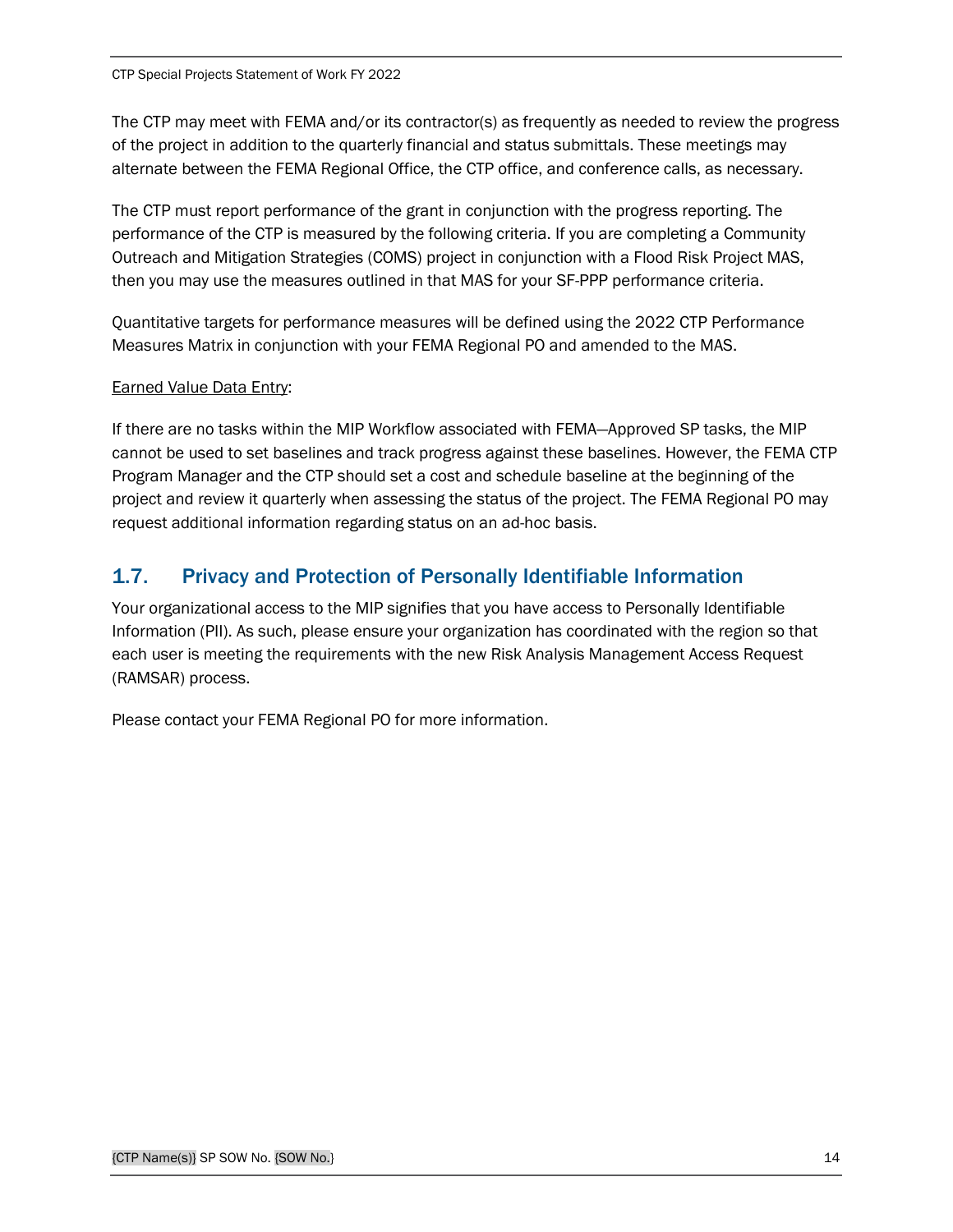# <span id="page-17-0"></span>2. Part 2 – Available Special Project Scope Activities

The activities outlined in this SOW will be completed as specified in the Cooperative Agreement Funding Opportunity Announcement, Award Notice, and/or Articles of Agreement. The SOW may be terminated at the option of FEMA or the CTP in accordance with the provisions of the Partnership Agreement. If the SOW is terminated, all products produced to date must be returned and the remaining funding, provided by FEMA for this SOW, from uncompleted activities will be returned to FEMA.

The objective of the FEMA-Approved SP tasks and activities documented in this SOW is to recognize activities undertaken by the CTPs (non-profits in particular) as part of the process to support NFIP communities and actions which reduce the risk of loss of life and property damage.

FEMA-approved special project applications will be selected and funded based on annual priorities and available funding. In collaboration with FEMA, eligible tasks within the FEMA-Approved SP SOW will be developed in a collaborative effort that defines where both the recipient and FEMA will contribute funding, data and units of work to maximize the extent, accuracy, and usability of flood hazard studies and/or activities to best met Federal, State, Tribal and local NFIP stakeholder needs, while minimizing costs for all parties. The FEMA Regional PO will be responsible for coordinating with the recipient to review and finalize the SOW and/or MAS prior to award. Task may include, but are not limited to, the following:

- **Developing national outreach documents**
- Participating in national conferences addressing Risk MAP and CTP issues
- **Developing new technical guidelines and issuing studies and reports**
- Developing and conducting recipient mentoring sessions with participation of existing recipients
- **Other**

## <span id="page-17-1"></span>2.1. National Outreach Document Development

Intent: The National Outreach Document Development project or activities for this SOW is best understood as a process that enhances the understanding of the overall NFIP flood mapping program including flood risks and hazard identification. This task does not include the outreach activities for a specific mapping project that begins during the project Discovery phase and continues through the map production and post- preliminary phases.

Note: CTPs and the FEMA Point of Contact are responsible for confirming no duplication of effort in other awards (grants, cooperative agreements, interagency agreements, and contracts).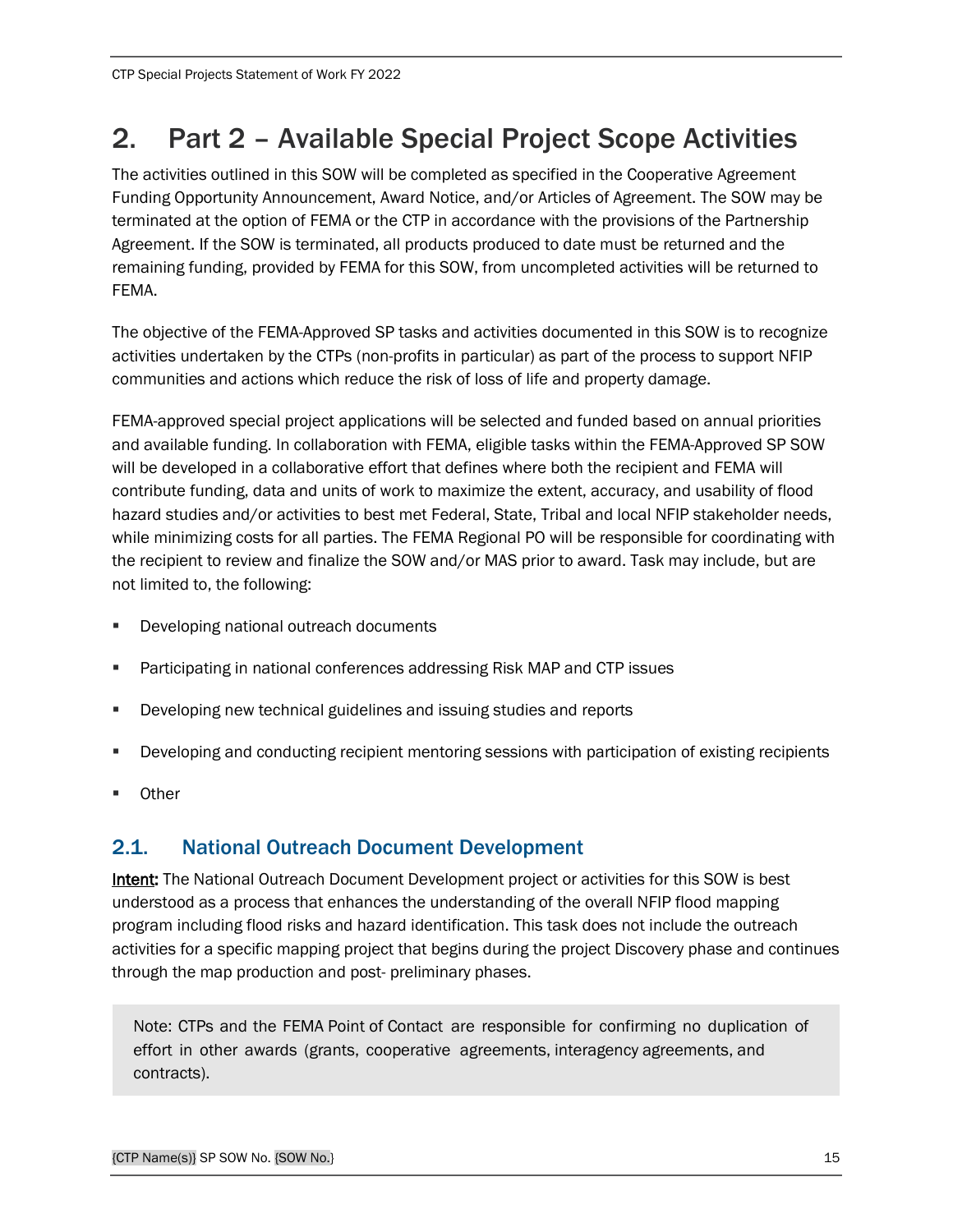Note: Communication and Outreach activities described in this task are meant to be supplemental or complementary efforts to those identified in the Community Engagement tasks listed in the COMS SOW or the Flood Risk Project MAS. CTPs and the FEMA region are responsible for confirming no duplication of effort in other awards (grants, cooperative agreements, interagency agreements, and contracts).

The overarching goal for outreach is to create a climate of understanding and ownership of the mapping process at the state, tribal, and local levels. Well-planned outreach activities ensure a more positive interaction throughout the Risk MAP process. These outreach activities assist FEMA and others in responding to Congressional inquiries. The CTP plans to continue outreach activities to fulfill its strategy to educate communities on the necessary standards and benefits of developing better flood risk information.

The CTP will work with FEMA during the initiation of this activity to determine or understand the Outreach Plan. The Regional Office will have access to many outreach tools that have been developed for this process that can be utilized or customized. All communication with local governments will be done in accordance with 44 CFR Part 66.

## <span id="page-18-0"></span>2.2. Participation in National Conferences Addressing Risk MAP and CTP **Issues**

Intent: Specific metrics are defined to defined in this SOW. Efforts across a program will be aligned and integrated toward the accomplishment of Risk MAP goals.

# <span id="page-18-1"></span>2.3. Technical Guidelines, Studies, and Reports Development

Intent: Specific metrics are defined to defined in this SOW. Efforts across a program will be aligned and integrated toward the accomplishment of Risk MAP goals.

# <span id="page-18-2"></span>2.4. Mentoring

Intent: Share CTP program experience and related information with peer participants regarding best practices and process improvements.

For this agreement, the CTP shall submit at least one written Best Practice to its FEMA Regional PO detailing something that was innovative, cost saving, enhanced community engagement, etc. to be loaded to the CTP Collaboration Center and CTP Mentoring Network (via Basecamp). If this CTP has a COMS SOW as well, this Best Practice can be done in collaboration with the requirement in that agreement as well.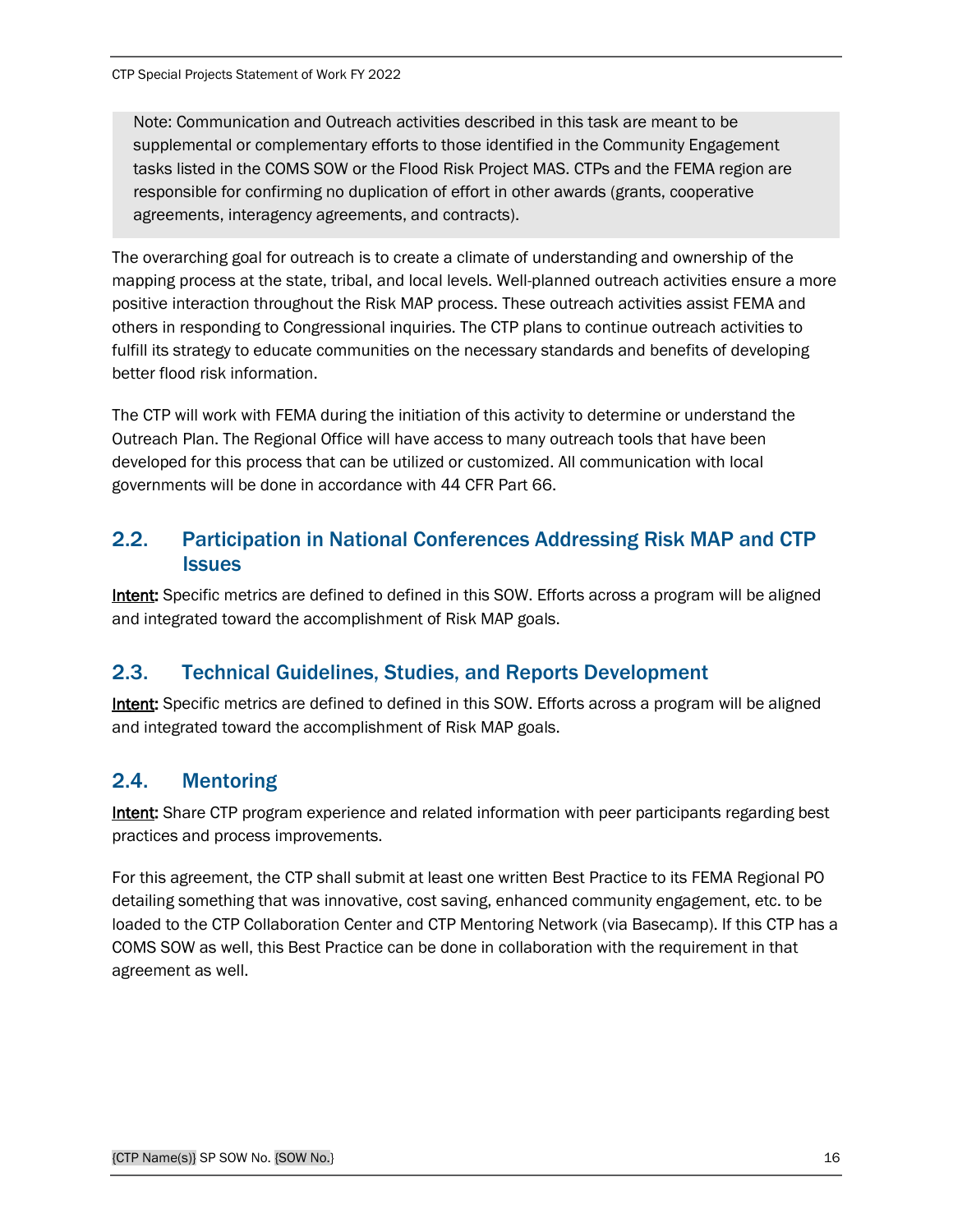# <span id="page-19-0"></span>Authorized Representative Signatures

Each party has caused this SOW to be executed by its duly authorized representative.

\_\_\_\_\_\_\_\_\_\_\_\_\_\_\_\_\_\_\_\_\_\_\_\_\_\_\_\_\_\_\_\_\_\_\_\_\_\_\_\_\_\_\_\_\_\_\_\_\_\_\_\_\_\_\_\_\_\_\_\_\_\_\_\_\_\_\_\_\_\_\_\_\_\_\_\_\_\_\_\_\_\_\_\_\_

{Insert name of CTP Project Manager} discussed and the control of Date Project Manager {Insert CTP name}

{Insert responsible party} Date and the set of the set of the set of the set of the set of the set of the set of the set of the set of the set of the set of the set of the set of the set of the set of the set of the set of Regional Project Officer Federal Emergency Management Agency, Region {Insert region #}

{Insert name of state authorized representative} discussed and the state Date {Insert title of state authorized representative}

{In states where statutory and/or regulatory requirements require the state's review and/or approval of new flood hazard data, the state will be a signatory to a community's agreement. Otherwise, delete the state representative signature line.}

\_\_\_\_\_\_\_\_\_\_\_\_\_\_\_\_\_\_\_\_\_\_\_\_\_\_\_\_\_\_\_\_\_\_\_\_\_\_\_\_\_\_\_\_\_\_\_\_\_\_\_\_\_\_\_\_\_\_\_\_\_\_\_\_\_\_\_\_\_\_\_\_\_\_\_\_\_\_\_\_\_\_\_\_\_

\_\_\_\_\_\_\_\_\_\_\_\_\_\_\_\_\_\_\_\_\_\_\_\_\_\_\_\_\_\_\_\_\_\_\_\_\_\_\_\_\_\_\_\_\_\_\_\_\_\_\_\_\_\_\_\_\_\_\_\_\_\_\_\_\_\_\_\_\_\_\_\_\_\_\_\_\_\_\_\_\_\_\_\_\_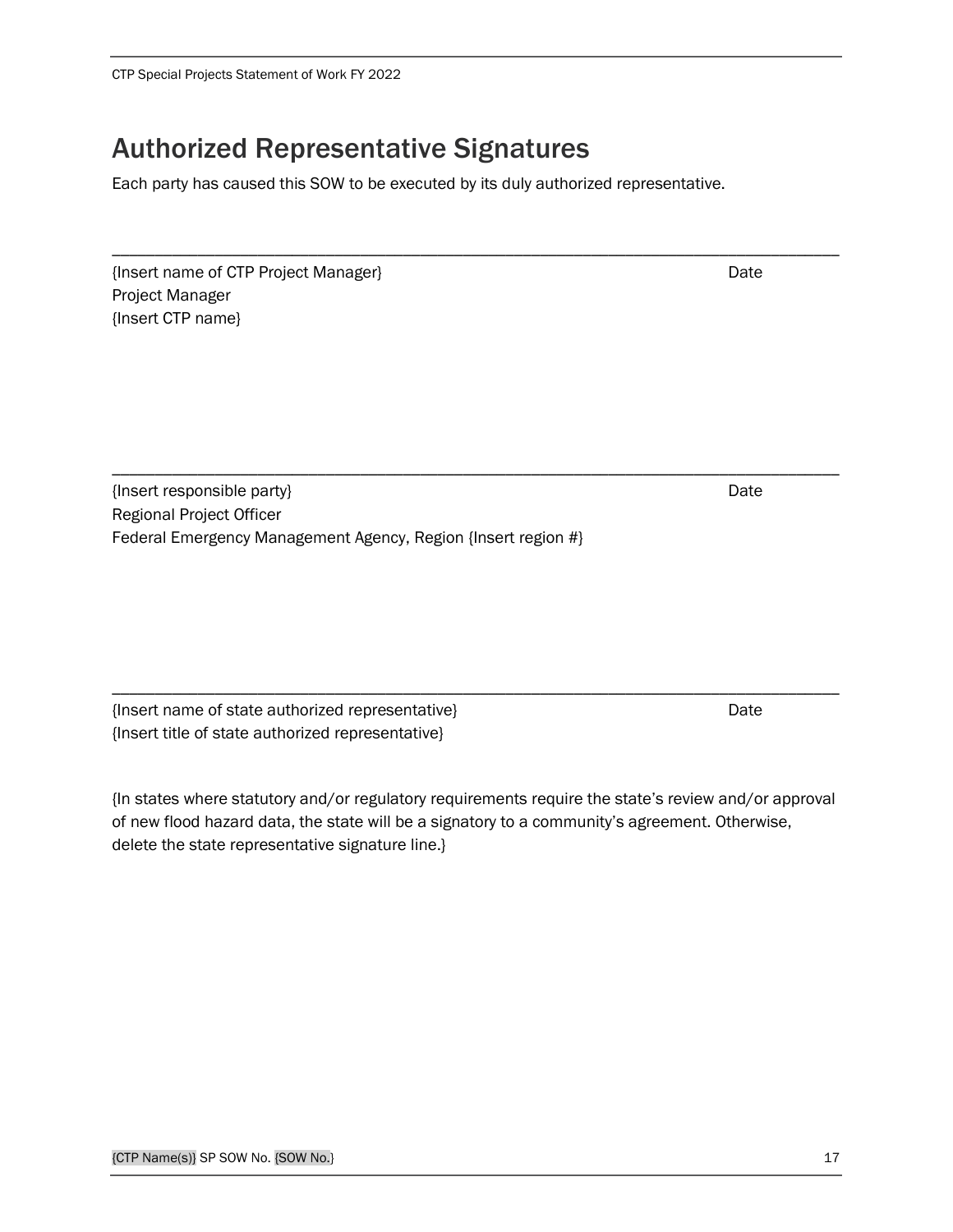# <span id="page-20-0"></span>List of Tables

| Table 4. Task 2 - Participation in National Conferences Addressing Risk MAP and CTP Issues |  |
|--------------------------------------------------------------------------------------------|--|
| Table 5. Task 3 - Technical Guidelines, Studies, and Reports Development Leverage7         |  |
|                                                                                            |  |
|                                                                                            |  |
|                                                                                            |  |
|                                                                                            |  |
|                                                                                            |  |

# <span id="page-20-1"></span>Acronyms

| <b>CFR</b>      | Code of Federal Regulations                         |
|-----------------|-----------------------------------------------------|
| <b>COMS</b>     | <b>Community Outreach and Mitigation Strategies</b> |
| <b>CPI</b>      | Cost Performance Index                              |
| <b>CTP</b>      | <b>Cooperating Technical Partner</b>                |
| <b>FEMA</b>     | Federal Emergency Management Agency                 |
| <b>MAS</b>      | <b>Mapping Activity Statement</b>                   |
| MIP             | <b>Mapping Information Platform</b>                 |
| <b>NFIP</b>     | National Flood Insurance Program                    |
| PII             | Personally Identifiable Information                 |
| P <sub>O</sub>  | Project Officer                                     |
| RAMSAR          | Risk Analysis Management Access Request             |
| <b>Risk MAP</b> | Risk Mapping, Assessment, and Planning              |